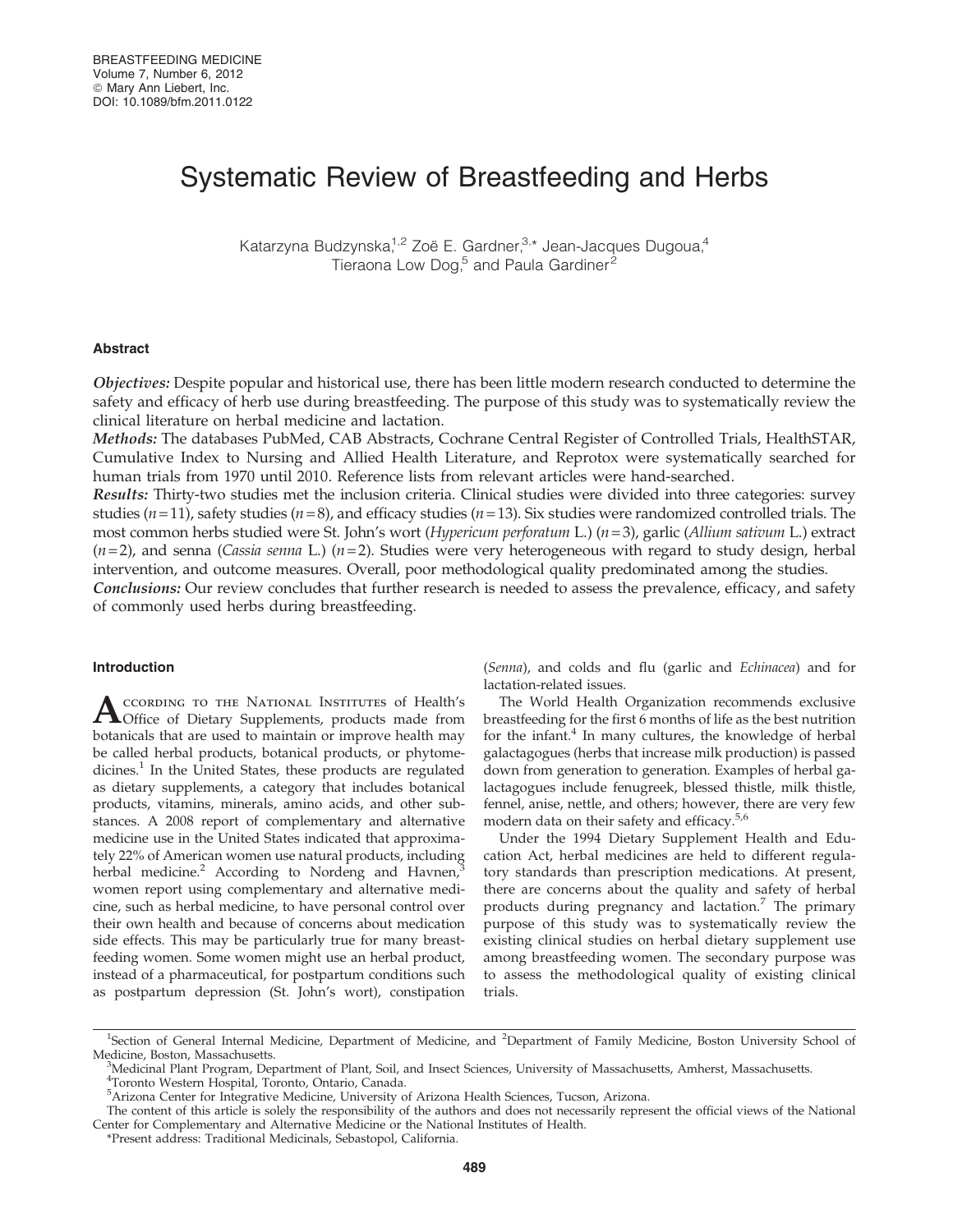## Methods

#### Type of studies, participants, and outcome

Only human trials were included. The studies were divided into three categories: survey studies, safety studies, and efficacy studies.

## Search methods for identification of studies

The databases PubMed, CAB Abstracts, Cochrane Central Register of Controlled Trials, HealthSTAR, the Cumulative Index to Nursing and Allied Health Literature, and Reprotox were systematically searched from 1970 to November 2010. Additionally, we hand-searched the bibliographies of obtained articles for additional publications that would meet our criteria. The articles were identified from databases using MeSH terms such as ''lactation'' or ''breastfeeding'' or ''galactogogue'' and were combined with MeSH terms such as "plant extract" or "herb" or "medicinal herb" or "dietary supplement" or "phytotherapy." Only articles written in English, human trials, published studies (no dissertations), and

studies with abstracts were included in the review. We included articles that were published between 1970 and 2010.

#### Data collections

The initial database searches identified 1,575 articles (Fig. 1). After duplicate articles were removed, 942 abstracts were reviewed by two independent reviewers (K.B. and P.G.) for eligibility criteria. Exclusion criteria were as follows: (1) studies without abstracts, (2) dissertations, (3) vitamins/ minerals/non–plant-based products, (4) review articles, (5) animal studies, and (6) in vitro studies. Only 62 clinical studies met the eligibility criteria. After the full text was reviewed, 32 studies were included in the final analysis. The abstraction tool assessed the studies in three parts: (1) aim of the study, study design, study population, and study characteristics; (2) modified Herbal Consort checklist; and (3) modified Jadad criteria.8,9

The Herbal Consort score looks for inclusion of certain information about the herb in question, as well as the quality of adverse event reporting. The Jadad scale looks at various



FIG. 1. Search flow to obtain studies examined in this article.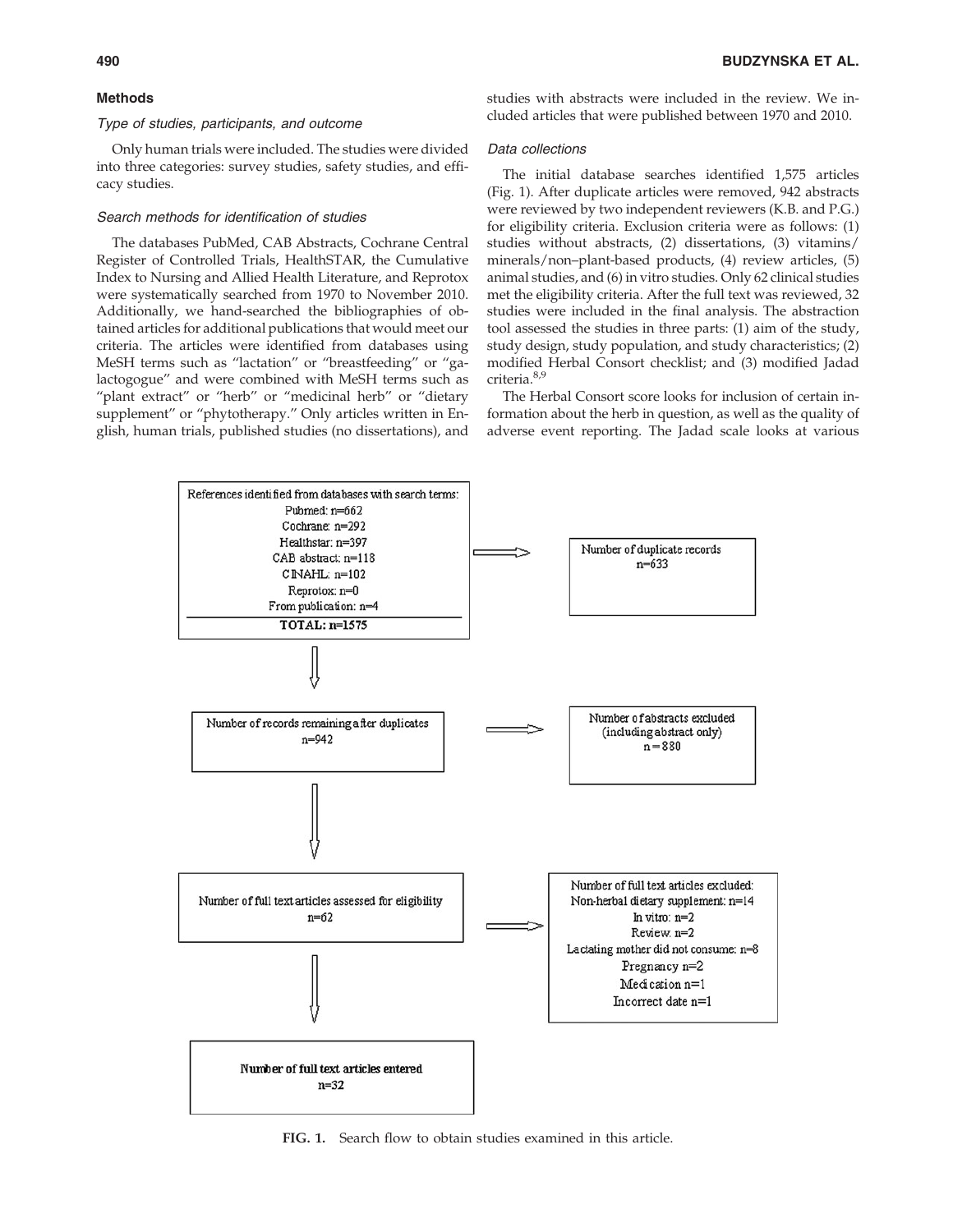| reference (year)<br>Study type,                  | Name of plant/dietary supplement, Latin<br>plant name, dose, type of product <sup>a</sup>                                                                                                                                                                                                                                                                                                | Total sample,<br>type of study                                | Aim of the study                                                                                                                                         | Consort and<br>Jaded scores<br>Modified<br>Modified |
|--------------------------------------------------|------------------------------------------------------------------------------------------------------------------------------------------------------------------------------------------------------------------------------------------------------------------------------------------------------------------------------------------------------------------------------------------|---------------------------------------------------------------|----------------------------------------------------------------------------------------------------------------------------------------------------------|-----------------------------------------------------|
| Sinha and<br>Hema <sup>24</sup> (1998)<br>Survey | N: <i>shatavari</i> herb/turmeric soup/papaya<br>L: —                                                                                                                                                                                                                                                                                                                                    | S: NRCT,<br>survey<br>$n = 200$                               | To know about maternal practices of the<br>"HO" tribe residing in $Bihar$ , India                                                                        | 14<br>$\overline{1}$                                |
| Barennes et al. $\!^6$<br>(2009)                 | N: traditional herbal tea                                                                                                                                                                                                                                                                                                                                                                | S: NRCT,<br>survey<br>$n = 300$                               | To assess traditional postpartum practices,<br>mother and child nutritional status                                                                       | 14<br>$\circ$                                       |
| Damanik <sup>5</sup><br>(2009)                   | L: Coleus amboinicus Lour<br>D: 120-150 g of leaves<br>I: herbal tea<br>N: torbangun                                                                                                                                                                                                                                                                                                     | S: NRCT,<br>survey<br>$n = 60$                                | To assess practice and cultural beliefs related<br>galactagogue during the early lactation<br>to consumption of torbangun as a                           | $\gamma$<br>$\Box$                                  |
| Finley et al. <sup>25</sup><br>(1985)            | N: herbal tea<br>$T: \mathsf{soup}$<br>Ä<br>نا                                                                                                                                                                                                                                                                                                                                           | S: NRCT,<br>survey<br>$n=60$                                  | patterns during pregnancy and lactation<br>To assess changes in food consumption<br>period                                                               | $13 - 2$                                            |
| Kulakac et al. <sup>26</sup><br>(2006)           | N: herbal tea (fennel)<br>T: tea<br>ا<br>نہ                                                                                                                                                                                                                                                                                                                                              | S: NRCT,<br>survey<br>$n = 135$                               | To identify the changes used by mothers in<br>production and extend the breastfeeding<br>their nutrition to increase their milk                          | 14<br>$\overline{1}$                                |
| Lockett and<br>Grivetti $^{27}$<br>(2000)        | oleifera / Parinari curatellifolia / Parkia biglobosa / Prosopos africana /<br>Strychnos spinosa/Tamarindus indica/Veronia colorata/Ximenia<br>L: Adina microcephala/Annona senegalensis/Balanites aegyptiaca/<br>Borassus aethiopum/Dereium microcarpum/Ficus thonningii/<br>Gardenia aqualla/Grewia mollis/Lannea schimperi/Moringa<br>americana/Ziziphus mauritiana<br>N: local names | S: NRCT,<br>survey<br>$n=100$                                 | and lactating mothers among two groups<br>of rural Fulani agropastoralists of eastern<br>To determine dietary patterns for pregnant<br>Nigeria<br>period | 13<br>$\circ$                                       |
| Raven et al. $^{28}$<br>(2007)                   | N: warm or cold food, ginger, wine, dates, mother wort (bath)<br>T: Various preparations, primarily aqueous extracts<br>$\frac{1}{\Box}$<br>$\dot{\square}$<br>Ė                                                                                                                                                                                                                         | qualitative<br>interview<br>$s$ urvey +<br>S: NRCT,<br>$n=44$ | cultural, and western medical perspectives<br>To explore current status of zuo yuezi in<br>Fujian province, China, from social,                          | $\sum$<br>14                                        |
|                                                  |                                                                                                                                                                                                                                                                                                                                                                                          |                                                               |                                                                                                                                                          | (continued)                                         |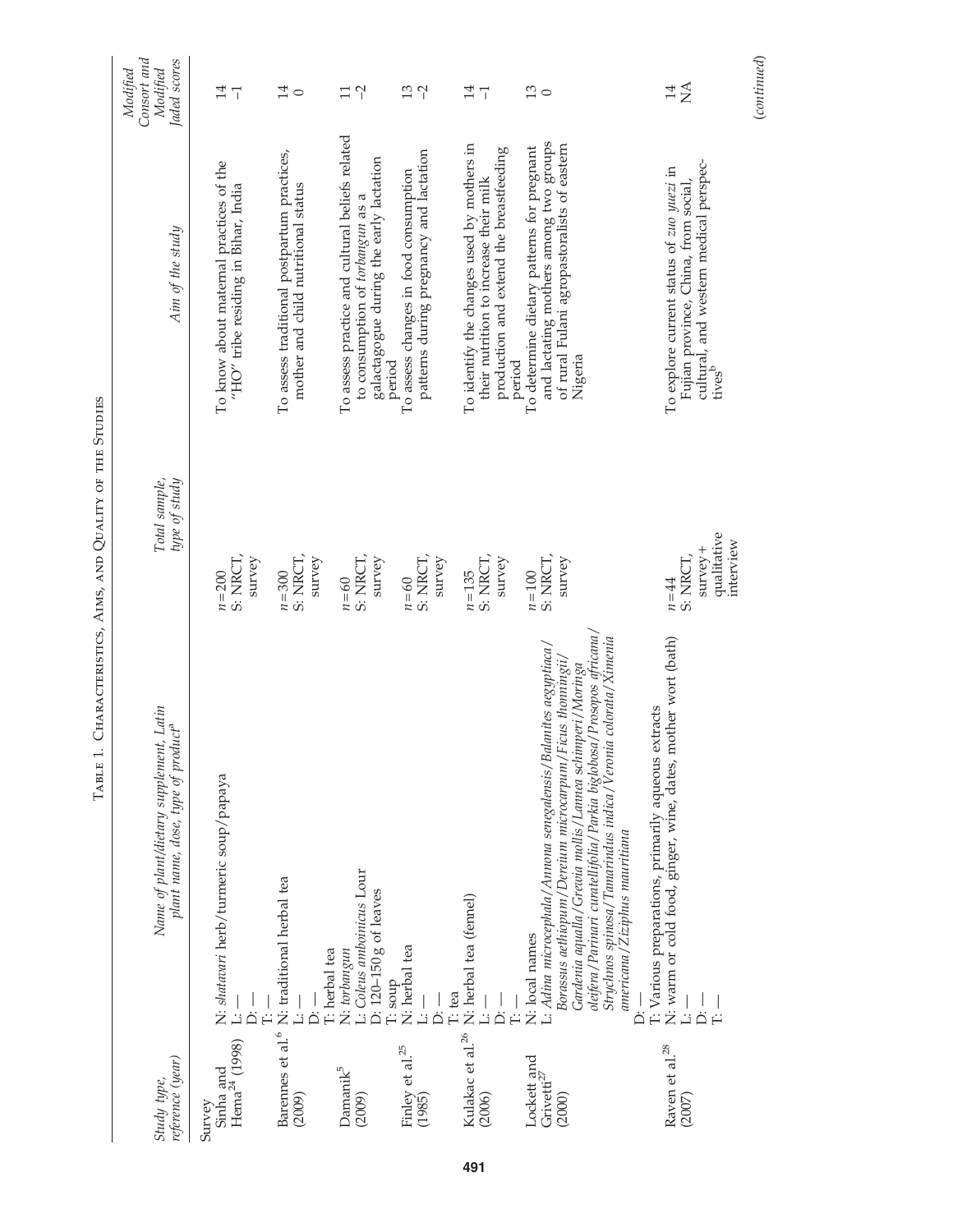|                                                 | ТАВLЕ 1.                                                                                                                                                                                                                                                                                                                                                                                                                                                                                                                                                                                                                                                                                                                                                                                                                                                                                                                                                                                                                                                  | (CONTINUED)                     |                                                                                                  |                                                     |
|-------------------------------------------------|-----------------------------------------------------------------------------------------------------------------------------------------------------------------------------------------------------------------------------------------------------------------------------------------------------------------------------------------------------------------------------------------------------------------------------------------------------------------------------------------------------------------------------------------------------------------------------------------------------------------------------------------------------------------------------------------------------------------------------------------------------------------------------------------------------------------------------------------------------------------------------------------------------------------------------------------------------------------------------------------------------------------------------------------------------------|---------------------------------|--------------------------------------------------------------------------------------------------|-----------------------------------------------------|
| reference (year)<br>Study type,                 | Name of plant/dietary supplement, Latin<br>plant name, dose, type of product <sup>a</sup>                                                                                                                                                                                                                                                                                                                                                                                                                                                                                                                                                                                                                                                                                                                                                                                                                                                                                                                                                                 | Total sample,<br>type of study  | Aim of the study                                                                                 | Consort and<br>laded scores<br>Modified<br>Modified |
| Sayed et al. <sup>29</sup><br>(2007)            | N: satvin/lasun/math/shatavari/tivar/punar-nava/rui/papai/takla/dhania/<br>Curcuma longa/Cyperus rotundus/Desmodium triflorum/Euphorbia<br>charantia/Nigella sativa/Opuntia elatior/Pueraria tuberosa/Ricinus<br>Calotropis procera / Carica papaya / Cassia tora / Coriandrum sativum /<br>shweta kawali/jira/kali musli/halal/nagar motha/ranmethi/dudhi/kala<br>Asparagus racemosus/Barringtonia actunguala/Boerhaavia diffusa/<br>umbar/badi shep/anatamool/kurchi/bhui-kohala/patheri/ahliva/moha/<br>Hemidesmus indicus/Holarrhena antidysentrica/Ipomoea digitata/<br>Curculigo orchioides<br>Launea obtusus/Lepidium sativum/Madhuca indica/Momordica<br>communis / Scoparia dulcis / Sesamum indicum / Solena amplexi-<br>L: Alstonia scholaris/ Allium sativum/ Amaranthus spinosus/<br>hirta/Ficus hispida/Ficus racemosa/Foeniculum vulgare/<br>path / til<br>caulis/Trigonella foenum-graecum/Vitex negundo<br>Cryptolepis buchanani/Cuminum cyminum/<br>karela/kalonji/nagaphana/darni/erand/meetha<br>methi/nirgudi<br>$\overline{\Delta}$ | surveys<br>S: NRCT,<br>$n =$    | To investigate various plants used as galac-<br>tagogues by the Warlis tribe of Dahanu,<br>India | $12 - 2$                                            |
| $\frac{\text{Singh}}{\text{Singh}^{30}}$ (2003) | pastes, and as fruits or<br>L: Musa paradisiaca/Vigna mungo/Pisum sativum/Alocasi<br>T: various preparations including powders,<br>N: Banana/black gram/pea/aroid<br>macrorrhiza<br>vegetables<br>Ä                                                                                                                                                                                                                                                                                                                                                                                                                                                                                                                                                                                                                                                                                                                                                                                                                                                       | S: NRCT,<br>survey<br>$n =$     | To summarize what traditional healers used<br>for poor lactation                                 | $\sum_{i=1}^{n}$<br>$\Box$                          |
| Zhang et al. $^{31}$<br>(2008)                  | Ż<br>ö                                                                                                                                                                                                                                                                                                                                                                                                                                                                                                                                                                                                                                                                                                                                                                                                                                                                                                                                                                                                                                                    | S: NRCT,<br>survey<br>$n = 433$ | To determine the use of herbs in Australia                                                       | $14\,$<br>$\gamma$                                  |
| Parveen <sup>32</sup><br>(2009)                 | pastes, and as fruits or<br>fruit/somph (fennel) fruit/gambhari root/palajilledu root/nuvvulu<br>cyminum/Cyamospsis<br>chanaupala vittulu seed/donda fruit/chengalva rhizome/jilakara<br>(cumin) fruit/matikkayalu pod/tungamushti root/brahmamedi<br>L: A. sativum/Alternanthera sessilis/A. racemosus/Chamaecrista<br>arborea/Holostemma ada-kodien/Sesamum orientale/T. foenun-<br>vulgare/Gmelina<br>N: garlic bulb/ponnugantikura young stem/pillitegalu root/<br>absus/Coccinia grandis/Costus speciosus/C.<br>tetragonoloba/C. rotundus/Ficus hispida/F.<br>T: various preparations including powders,<br>seed/menthulu seed/munagaaku leaf<br>graecum/M. oleifera<br>vegetables<br>                                                                                                                                                                                                                                                                                                                                                               | S: NRCT,<br>survey<br>$n = -$   | plants used by nursing mothers of tribal<br>To obtain knowledge about galactagogue<br>stronps    | $\overline{11}$                                     |

(continued)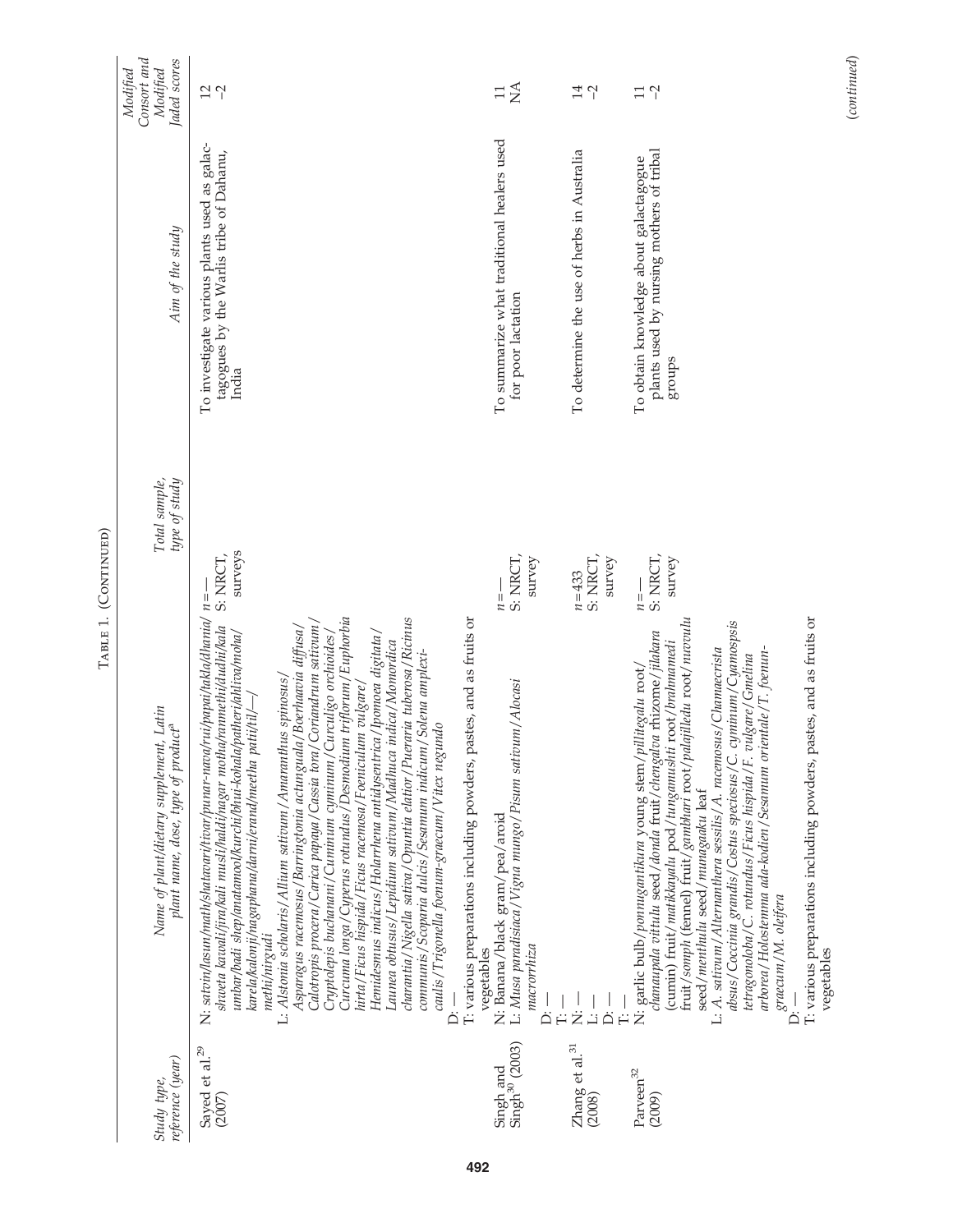| reference (year)<br>Study type,                    | Name of plant/dietary supplement, Latin<br>plant name, dose, type of product <sup>a</sup>                                                                                                                                                                                                                                                                                                                            | type of study<br>Total sample,     | Aim of the study                                                                                                                             | Consort and<br>Jaded scores<br>Modified<br>Modified |
|----------------------------------------------------|----------------------------------------------------------------------------------------------------------------------------------------------------------------------------------------------------------------------------------------------------------------------------------------------------------------------------------------------------------------------------------------------------------------------|------------------------------------|----------------------------------------------------------------------------------------------------------------------------------------------|-----------------------------------------------------|
| Faber and<br>(1988)<br>Safety                      | D: 5 g of the standardized senna preparation $($ = 15 mg of<br>N: senna and psyllium laxative (Agiolax®) <sup>c</sup><br>semosides $A + B$ ) with psyllium<br>Strenge-Hesse <sup>33</sup> L: Senna spp., Plantago ovata                                                                                                                                                                                              | open label<br>S: NRCT<br>$n = 20$  | investigation of the laxative metabolite<br>To carry out 24-hour monitoring after<br>repeated doses of senna pods for<br>rhein in breastmilk | $\overline{C}$<br>$\Box$                            |
|                                                    | Shelton <sup>16</sup> (1980) N: senna tablets (Senokot®) <sup>d</sup><br>D: 7 mg of sennosides $A + B$<br>L: Senna spp.<br>T: granules                                                                                                                                                                                                                                                                               | S: RCT<br>$n = 471$                | constipation by Senokot and its effect on<br>To determine successful treatment of<br>breastfed babies                                        | $\Box$<br>4                                         |
| et al. <sup>34</sup> (1987)<br>Kristiansson        | N: khat leaves<br>L: Catha edulis<br>T: tablets<br>ڟ                                                                                                                                                                                                                                                                                                                                                                 | open label<br>S: NRCT,<br>$n=11$   | and whether these substances are absorbed<br>leaves are excreted in human breastmilk<br>To investigate if active substances of khat          | $12 - 7$                                            |
| Klier et al. $^{17}$<br>(2002)                     | D: 300 mg TID (Jarsin)<br>N: St. John's wort<br>I: leaves chewed<br>ڑ'_                                                                                                                                                                                                                                                                                                                                              | case report<br>S: NRCT,<br>$n=1$   | To examine the effect of St. John's wort on an<br>by infant<br>infant                                                                        | $\circ \frac{1}{2}$                                 |
| Lee et al. $^{19}$<br>(2003)                       | N: St. John's wort<br>L: H. perforatum<br>ڟ                                                                                                                                                                                                                                                                                                                                                                          | S: NRCT,<br>cohort<br>$n = 167$    | To examine safety of St. John's wort on a<br>breastfeeding mother and infant                                                                 | $\Box$<br>$\circ$                                   |
| Klier et al. $^{18}$<br>(2006)                     | D: 300 mg TID (Jarsin)<br>N: St. John's wort<br>L: H. perforatum                                                                                                                                                                                                                                                                                                                                                     | open label<br>S: NRCT.<br>$n = 7$  | To add information about safety of St. John's<br>wort during breastfeeding                                                                   | $\gamma$<br>$\Box$                                  |
| et al. $^{10}$ (2008)<br>Pansatiankul              | N: herb liqueur extract<br>T: tablets<br>$\mathbb{E}$<br>Ä                                                                                                                                                                                                                                                                                                                                                           | case-control<br>S: NRCT,<br>$n=80$ | To determine the risk factors of APCD in<br>early infantile period                                                                           | $\lessapprox$<br>12                                 |
| Chien et al. <sup>35</sup><br>2006)                | fruit, shy wuh tang (formula of rehmannia tuber, dong quai root, S: NRCT,<br>N: traditional Chinese herbs-Dong quai root, Lycium fruit, jujube n=72<br>(Rehmannia glutinosa, A. sinensis, Ligusticum sinense, Paeonia<br>L: Angelica sinensis, Lycium spp., Ziziphua jujuba, shy wuh tang<br>Sichuan lovage root, and Chinese peony root)<br>I: tincture (alcohol extract)<br>D: 1g of herb, analyzed<br>lactiflora) | survey+lead analysis               | sumption of traditional Chinese herbs and<br>To assess the relationship between con-<br>lead concentration in breastmilk                     | $\tilde{c}$<br>$\Box$                               |
| Damanik<br>et al. <sup>36</sup> (2006)<br>Efficacy | N: torbangun vs. reference group and fengugreek group<br>L: Coleus amboinicus Lour vs. T. foenum-graecum Lour<br>D: 150 g of leaves vs. 600-mg capsule<br>T: leaves vs. seeds                                                                                                                                                                                                                                        | <b>S:RCT</b><br>$n = 75$           | torbangun leaves for 1 month after birth on<br>the quantity and quality of breastmilk<br>To report the effects of consumption of             | $\Box$<br>$\overline{ }$                            |
|                                                    |                                                                                                                                                                                                                                                                                                                                                                                                                      |                                    |                                                                                                                                              | (continued)                                         |

TABLE 1. (CONTINUED) Table 1. (Continued)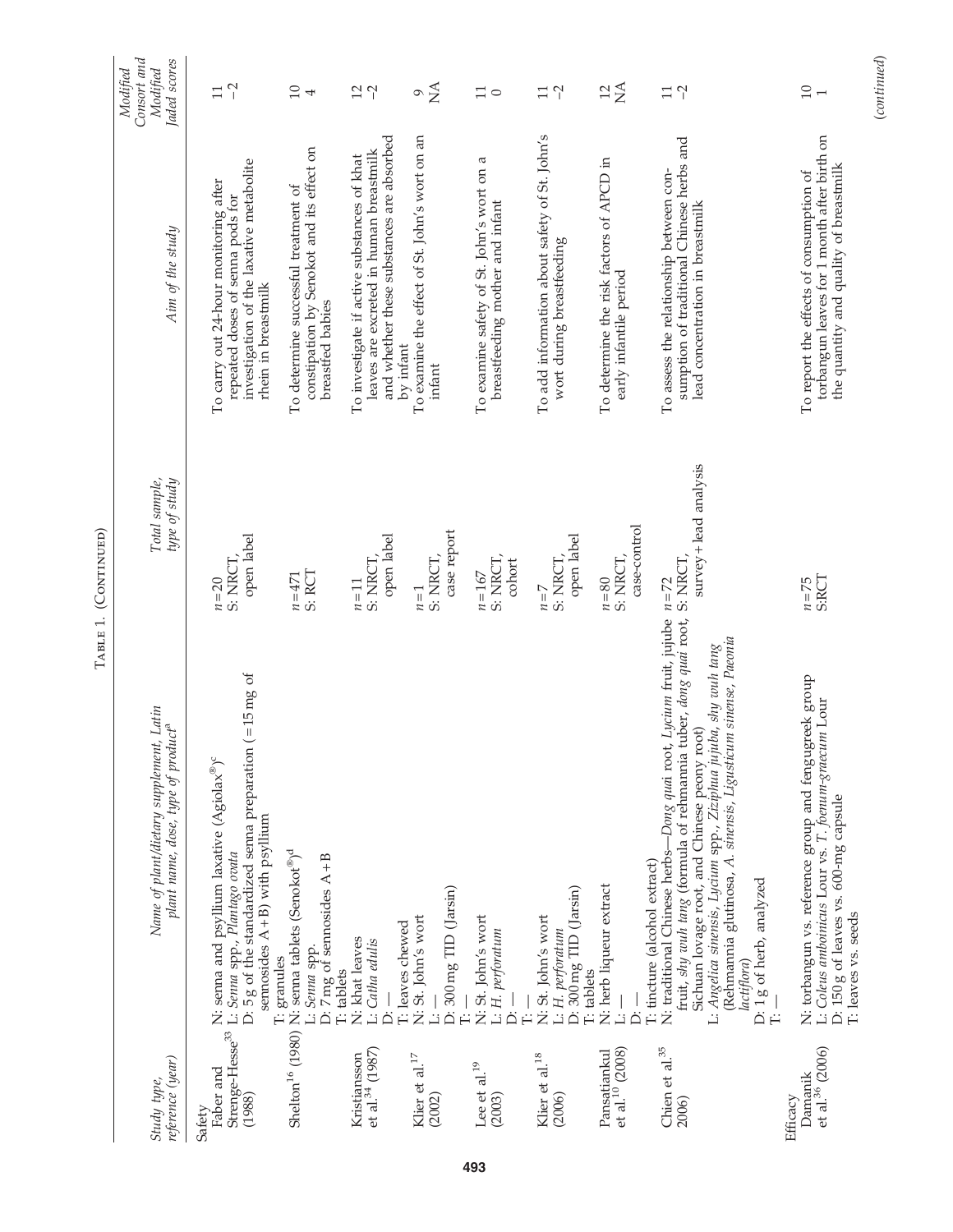|                                            |                                                                                                                                                                                                                                                                                                                                                                                                            | IABLE 1. (CONTINUED)                                                                               |                                                                                                                                                                                                       |                                                     |
|--------------------------------------------|------------------------------------------------------------------------------------------------------------------------------------------------------------------------------------------------------------------------------------------------------------------------------------------------------------------------------------------------------------------------------------------------------------|----------------------------------------------------------------------------------------------------|-------------------------------------------------------------------------------------------------------------------------------------------------------------------------------------------------------|-----------------------------------------------------|
| reference (year)<br>Study type,            | Name of plant/dietary supplement, Latin<br>plant name, dose, type of product <sup>s</sup>                                                                                                                                                                                                                                                                                                                  | Total sample,<br>type of study                                                                     | Aim of the study                                                                                                                                                                                      | Consort and<br>Jaded scores<br>Modified<br>Modified |
| Sharma et al. <sup>37</sup><br>(1996)      | mulethi (4.5%), palak (12%), safed jeera (2%), panchatrinamol (4.5%) S. RCT<br>N: shatavari (68% of herbal formula), sowa (4.5%), bidarikand (4.5%), $n=64$<br>L: A. racemosus, Anethum sowa, I. digitata, Glycyrrhiza glabra, Spinacia<br>oleracea, C. cyminum, "panchatrinamol"<br>D: 2 teaspoons twice daily for 4 weeks                                                                                |                                                                                                    | To study the effect on prolactin and clinical<br>galactogogic                                                                                                                                         | $\sigma$ 4                                          |
| et al. $^{38'}$ (2007)<br>Ushiroyama       | C. rotundus / Paeonia<br>L: A. sinensis/Cnidium monnieri/Rehmannia glutinosa/Atractylodes<br>macrocephala/Wolfiporia cocos/Citrus unshiu/C. rotundus/Paeonii<br>N: Xiong-gui-tiao-xue-yin (an herbal formula) vs. ergotamine<br>suffruticosa/Lindera aggregata/Z. jujuba/Leonurus sibiricus/<br>T: freeze-dried aqueous extract dissolved in water<br>Zingiber officinale/Glycyrrhiza spp.<br>D: 6.0 g/day | S: RCT<br>$n = 82$                                                                                 | concentrations of prolactin and oxytocin<br>women by evaluating enhancement of<br>traditional Japanese drug in puerperal<br>To evaluate the clinical efficacy of a<br>lactation and changes in plasma | $\sigma$ $\sim$                                     |
| et al. <sup>39</sup> (1988)<br>Shrivastav  | D: 50 cm of stringed flowers<br>L: Jasminum sambac<br>N: jasmine flowers<br>T: flowers                                                                                                                                                                                                                                                                                                                     | S: RCT<br>$n=60$                                                                                   | To evaluate the efficacy of jasmine in the<br>suppression of puerperal lactation in<br>comparison with bromocriptine                                                                                  | $\overline{10}$<br>$\overline{1}$                   |
| Mennella and<br>Beauchamp $40$<br>(1991)   | D: 1.5 g of garlic extract (from General Nutrition)<br>N: garlic extract                                                                                                                                                                                                                                                                                                                                   | before-after<br>S: NRCT,<br>$n=8$                                                                  | because certain flavors in the mother's diet<br>To assess if odor of human milk is altered<br>are transmitted to her milk                                                                             | $10 - 1$                                            |
| Beauchamp $^{41}$<br>Menella and<br>(1993) | D: 1.5 g of garlic extract (from General Nutrition)<br>N: garlic extract<br>T: capsule<br>T: capsule                                                                                                                                                                                                                                                                                                       | case-crossover<br>S: NRCT?,<br>$n=30$                                                              | To evaluate the infants' behavior after garlic<br>ingestion                                                                                                                                           | $\Box$<br>$\circ$                                   |
| Vinoy et al. <sup>42</sup><br>(2002)       | N: betel nut quid (betel nut chewed with or without tobacco and<br>L: Areca catechu/Piper betel/Nicotiana spp.<br>slaked lime)<br>$\dot{\square}$                                                                                                                                                                                                                                                          | $survey + lab test$<br>S: NRCT,<br>$n=47$                                                          | To assess the effect of energy expenditure<br>during the postpartum period                                                                                                                            | 13<br>$\gamma$                                      |
| Girija et al.<br>$\!43}$<br>(1984)         | D: 50 g of sesame cake +40 g of jiggery +10 g of oil<br>N: dietary supplement (sesame cake /jaggery/oil)<br>ا<br>ت                                                                                                                                                                                                                                                                                         | $s$ urvey +<br>S: NRCT,<br>$n = 48$                                                                | To assess supplementation of diet to improve<br>nutrition and milk production                                                                                                                         | 13<br>$\Gamma$                                      |
| Gupta et al. <sup>44</sup><br>(2003)       | N: (Ajwain) omum seeds/Italian millet (kangni)/gond<br>ة<br>نذ                                                                                                                                                                                                                                                                                                                                             | analysis of food composition<br>analysis of food composition<br>$s$ urvey +<br>S: NRCT,<br>$n = -$ | traditional supplements for lactating<br>To examine nutritional composition of<br>women in India                                                                                                      | $\lessapprox$<br>$\overline{12}$                    |
|                                            |                                                                                                                                                                                                                                                                                                                                                                                                            |                                                                                                    |                                                                                                                                                                                                       | (continued)                                         |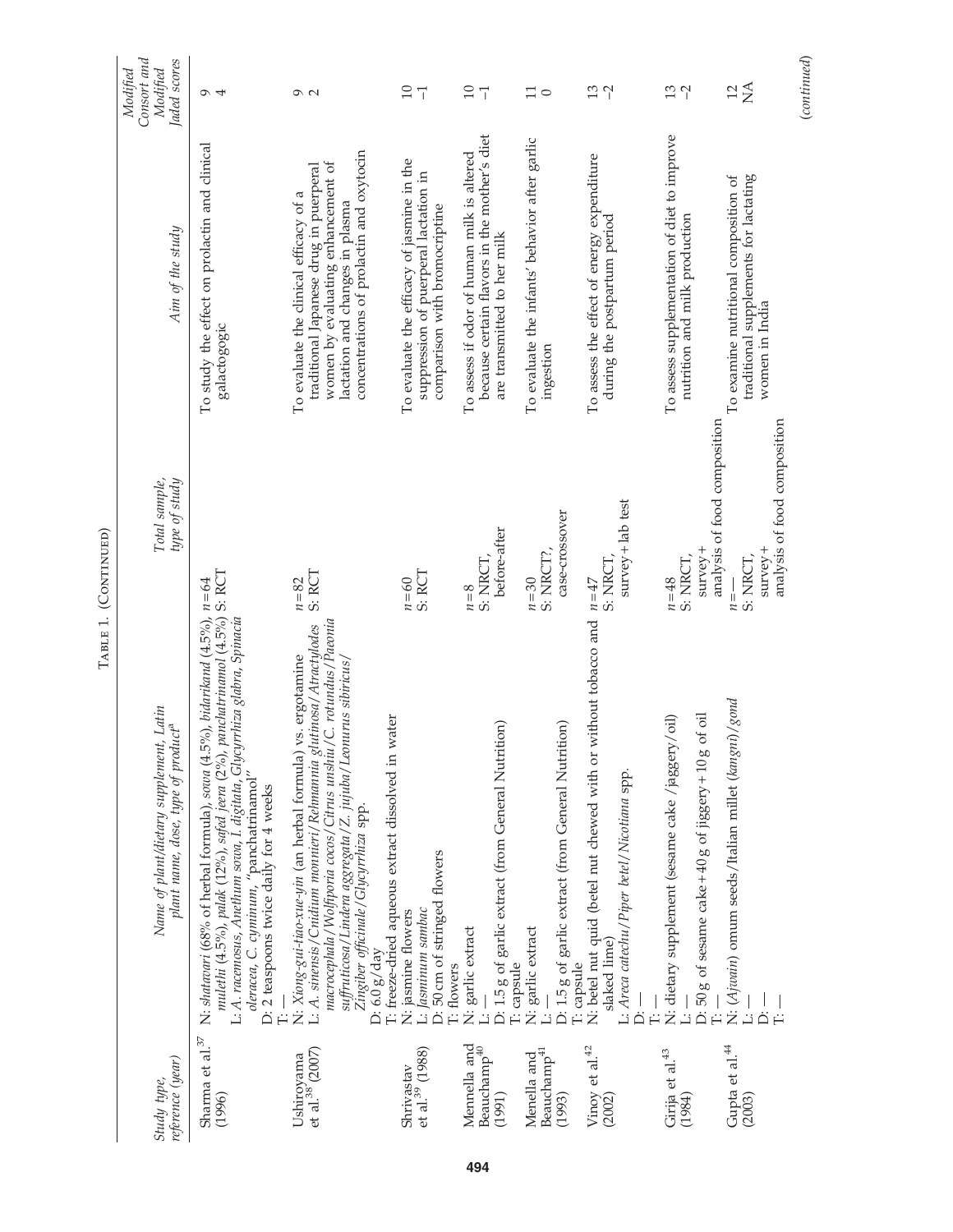| reference (year)<br>Study type,                   | Name of plant/dietary supplement, Latin<br>plant name, dose, type of product <sup>a</sup>                                                                                                                                                                                                                  | type of study<br>Total sample,       | Aim of the study                                                                                               | Consort and<br>Jaded scores<br>Modified<br>Modified |
|---------------------------------------------------|------------------------------------------------------------------------------------------------------------------------------------------------------------------------------------------------------------------------------------------------------------------------------------------------------------|--------------------------------------|----------------------------------------------------------------------------------------------------------------|-----------------------------------------------------|
| Cruz et al.<br>$^{45}$<br>(1981)                  | N: soybeans<br>$\dot{\triangle}$                                                                                                                                                                                                                                                                           | S: NRCT, SIgA analysis<br>$n=30$     | To study milk samples from Guatemalan<br>women for the presence of antibodies<br>against food products         | 13<br>$\gamma$                                      |
| Mennella and<br>Beauchamp <sup>46</sup><br>(1993) | T: tincture (alcohol extract)<br>$D: 0.3 g/kg$ dose $(4.5\%)$<br>N: beer                                                                                                                                                                                                                                   | before-after<br>S: NRCT,<br>$n = 12$ | To evaluate the effects of the consumption of<br>a single serving of beer by lactating<br>mothers              | $\Box$                                              |
|                                                   | Di Pierro et al.<br>$^{47}$ N: Silybum marianum (2008)<br>D: 240 mg/day                                                                                                                                                                                                                                    | $n = 55$<br>RCT                      | effective galactagogue for human species<br>To evaluate role of silymarin as a safe and                        | ∞<br>$\sim$                                         |
| Westfall <sup>48</sup><br>(2003)                  | T. foenicum-graecum, Rubus idaeus, Urtica dioica<br>L: Cnicus benedictus, Foeniculum vulgare,<br>N: blessed thistle, fennel, fenugreek,<br>raspberry leaf, stinging nettle<br>T: tea from seeds, capsule, oil<br>T: sachet                                                                                 | NRCT, qualitative<br>$n=23$          | To discuss the potential value of herbs in<br>breastfeeding women and provide<br>direction for future research | $\sum_{i=1}^{n}$                                    |
|                                                   | PZ110 yuezi is the month postpartum in China associated with a variety of traditional beliefs and practices. Z110 yuezi included: dietary changes, such as eating more food and avoiding "cold food,"<br>"N, name of plant/dietary supplement; L, Latin name (genus species); D, dose; T, type of product. |                                      |                                                                                                                |                                                     |

behavioral changes, hygiene changes, and practices associated with infant feeding, including supplementary feeding and giving honeysuckle herb to the infant.<br><sup>c</sup>Trademark of Madaus Pharmaceuticals (Pty) Ltd.

dTrademark of Purdue Products L.P.

behavioral changes, hygiene changes, and practices associated with infant feeding, including supplementary feeding and giving honeysuckle herb to the infant.<br><sup>c</sup>Trademark of Madaus Pharmaceuticals (Pty) Ltd.<br>APCD, acquired APCD, acquired prothrombin complex deficiency; NA, not available; NRCT, non-randomized controlled trial; RCT, randomized controlled trial; S, study type; sIgA, secretory immunoglobulin A; TID, three times a day.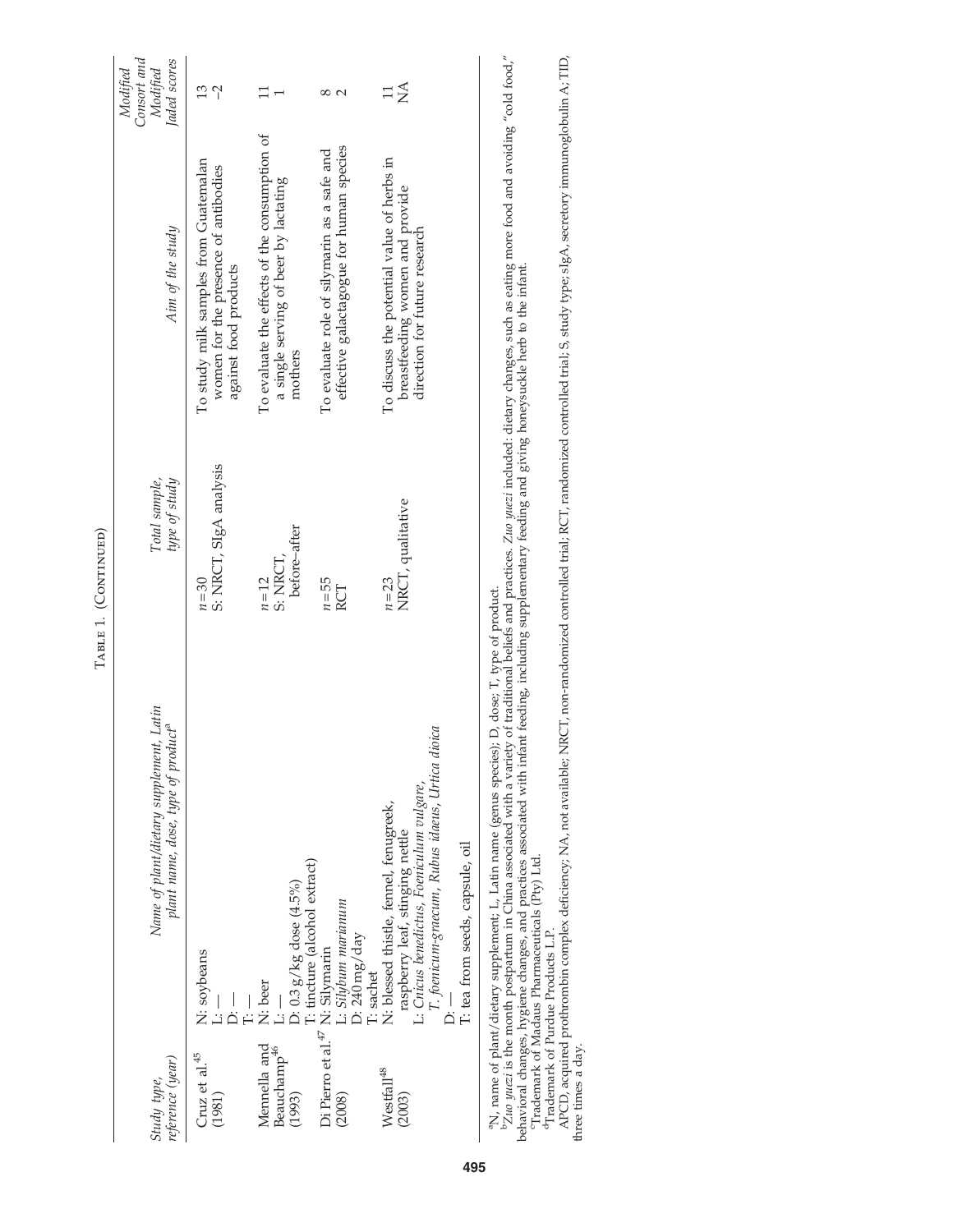characteristics of randomized controlled trial (RCT) and non-RCT study design. We modified the ''Consort Items for Randomized Controlled Trials of Herbal Medicine Interventions'' to create a quality score to access the methodological value of each study.<sup>8</sup> Our modified scale contains seven items (best score  $= 7$ ; worst score  $= 14$ ). If an item had multiple criteria listed, we assigned the lower (better) score if one of them was met (see Appendix 1). To assess the quality of the RCTs, a Jadad criterion was used; to assess the quality of non-RCTs, a modified Jadad criterion was created (see Appendix 2).<sup>9</sup>

#### **Results**

In total, 32 studies were included in this review (see Fig. 1). Thirty full text articles did not meet our eligibility criteria: 14 discussed non-herbal dietary supplements, two were in vitro studies, two were reviews, eight were studies where the lactating mother did not use herbs, and four studies did not meet inclusion criteria (see Fig. 1).

Table 1 provides summaries of the study characteristics, aims of studies, and the quality of the studies. In Table 1, the studies are divided into three main categories: survey studies  $(n=11)$ , safety studies  $(n=8)$ , and efficacy studies  $(n=13)$ . Six studies were RCTs.

The 32 studies were very heterogeneous with regard to the specific herbs studied. The most common were St. John's wort (Hypericum perforatum)  $(n=3)$ , garlic (Allium sativum) extract  $(n=2)$ , and senna (Cassia senna)  $(n=2)$ . Fourteen studies did not include genus species (Latin) names. Five studies did not mention common herbal names. Fifteen studies did not include dose. The dosage form (i.e., tea, capsule, powdered herb) was not described in 13 articles. Among the other 16 articles, the most common types of product were modified extract  $(n=6)$ , tea  $(n=3)$ , capsule  $(n=3)$ , concentrated extract  $(n=3)$ , and tincture  $(n=2)$ . Many studies used multi-ingredient herbal preparations ranging from one to 35 single herbs.

The sample size of the studies ranged from one to 471 subjects. Four published studies did not document sample size. In terms of subject characteristics, 72% did not document subject's education, 75% did not document income, 84% did not report subject's ethnicity, and 28% did not document patient's age.

The quality of study methodology, using the modified Herbal Consort criteria, ranged from  $8(n=1)$  to  $14(n=5)$  on a scale of 7–14, with 7 indicating the highest quality study (Fig. 2). Figure 2 shows the distribution of the modified Herbal Consort scores. In terms of quality scores, the modified Jadad scores ranged from  $-1$  to 4 for RCTs (scale of  $-2$  to 5) and 1 to  $-2$  for non-RCTs (scale of  $-2$  to 3). The lowest quality score is represented by  $-2$ .

Table 2 presents the survey studies. As shown in Table 2, the main outcomes are qualitative, describing the list of plants commonly used by postpartum women or herbal dietary modifications that were done to help increase milk production. Most of these studies did not discuss safety of the herbal intervention in the women or newborns.

There were a total of eight published safety studies, which included Senna spp. (Cassia spp.)  $(n=2)$ , St. John's wort  $(H.$ *perforatum*) ( $n=3$ ), herbal liqueur ( $n=1$ ), and a traditional Chinese herb  $(n=1)$  (Table 3). One case-control study reported a potential serious side effect, acquired prothrombin complex deficiency syndrome, among Thai infants consuming an **Modified Consort's score distribution** 



FIG. 2. Distribution of quality scores.

herbal liquor.<sup>10</sup> The herbal ingredients were not disclosed in the article.

There were 13 efficacy studies: seven had outcomes in the mother, two in the infant, and four in both mother and infant (Table 4). Outcomes were measured in numerous ways, including milk intake by infant, biomarkers such as prolactin and oxytocin levels in the mother, weight of infant, duration of the infant attached to the mother, decrease of duration of illness, or levels of antibodies in milk.

## **Discussion**

This systematic review of herb use in breastfeeding women identified 32 studies in the last 40 years: survey studies  $(n=11)$ , safety studies  $(n=8)$ , and efficacy studies  $(n=13)$ . These studies have heterogeneous interventions, study designs, and outcomes measured. Many studies on safety or efficacy were of poor methodological quality. In considering the scores from the modified Jadad and modified Herbal Consort assessment tools, it should be noted that the modifications to these tools were not validated but provide a basic assessment of the quality of the research.

Although other reviews, such as those of Anderson and Valdes,<sup>11</sup> Conover and Buehler,<sup>12</sup> Belew,<sup>13</sup> Low Dog,<sup>14</sup> and Dugoua et al.,<sup>15</sup> have focused on the use of single herbs or pharmaceutical agents during breastfeeding or preconception, this review included multiple herbs and herbal formulas only during breastfeeding. One of the major highlights of this review is reporting the deficit in published data on herb use among breastfeeding women in the United States.

In our review, we documented eight clinical safety studies, only one of which was an  $RCT^{16}$  (Table 3). In Thailand, one case-control study of 20 infants with acquired prothrombin complex deficiency syndrome reported higher rates of postpartum mothers using an herbal liquor extract compared with controls  $(n = 60)$ .<sup>10</sup> The authors did not report the ingredients used in the herbal liquor. The two studies of senna and two studies of St. John's wort reported no adverse events.<sup>17,18</sup> One study of St. John's wort did note change in infant behavior that did not require intervention by the primary care provider.<sup>19</sup>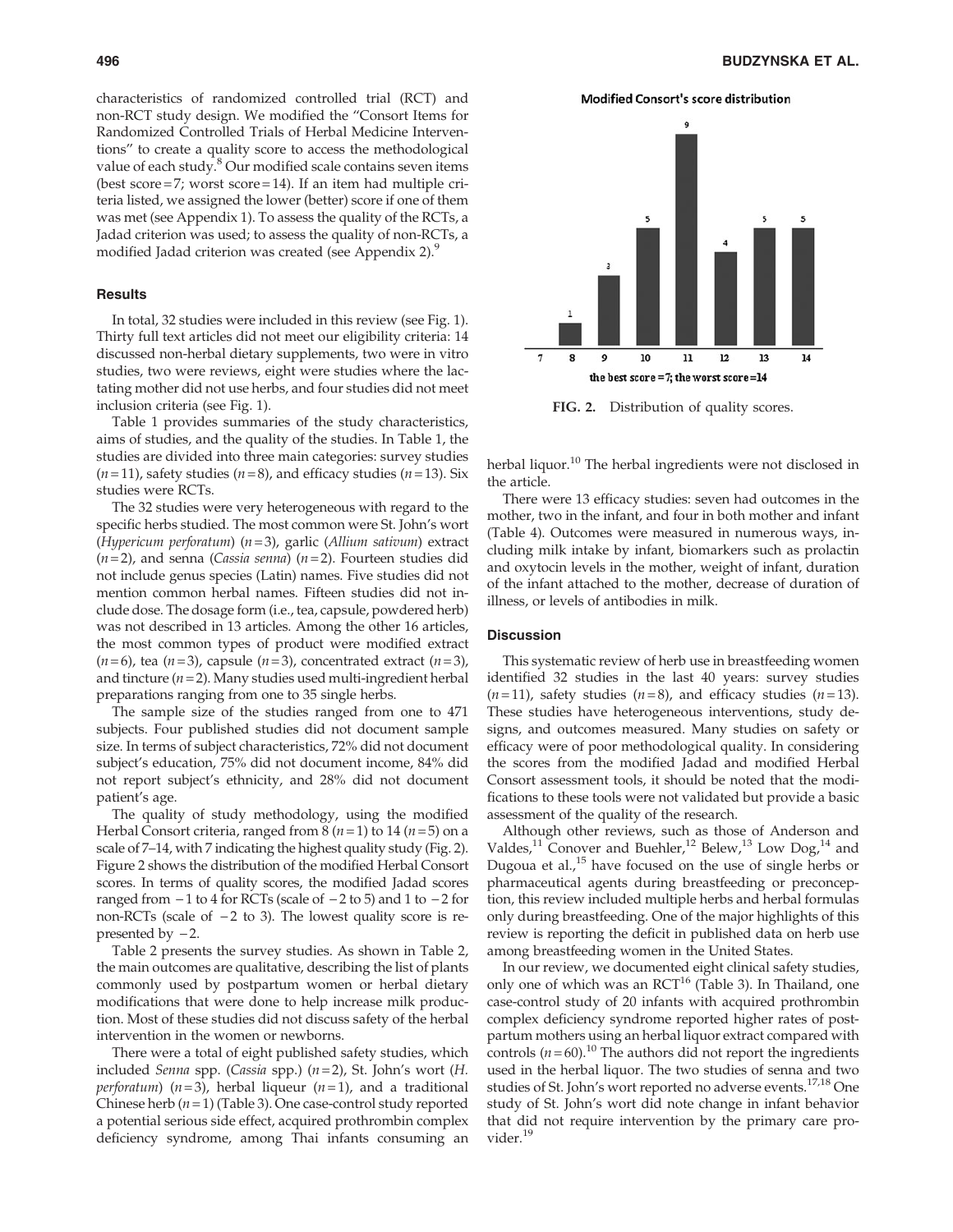|                                                                                                                        |              | Adverse events                                                 | Outcome                                                                                                                                                                            |              |
|------------------------------------------------------------------------------------------------------------------------|--------------|----------------------------------------------------------------|------------------------------------------------------------------------------------------------------------------------------------------------------------------------------------|--------------|
| Reference (year), name of herbal<br>medicine cited in article                                                          | Mother       | <i>Infant</i>                                                  | Mother                                                                                                                                                                             | Infant       |
| Sinha and Hema <sup>24</sup> (1998)<br>Shatavari herb/turmeric<br>soup/papaya                                          | Not reported | Not reported                                                   | List of food that help milk<br>production                                                                                                                                          | Not reported |
| Barennes et al. <sup>6</sup> (2009)<br>Traditional herbal tea                                                          | Not reported | Not reported                                                   | Herbal tea was considered to be<br>beneficial for lactation                                                                                                                        | Not reported |
| Damanik $5$ (2009)<br>Torbangun                                                                                        | Not reported | Not reported                                                   | Knowledge of the Bataknese women<br>about torbangun soup and belief<br>that it increases milk production<br>and restores balance after delivery                                    | Not reported |
| Finley et al. <sup>25</sup> (1985)<br>Herbal tea                                                                       | Not reported | Not reported                                                   | Women were well nourished with<br>the exception of energy<br>requirement; mean nutrient intake<br>exceeded the respective<br>Recommended Dietary<br>Allowance for lactating women. | Not reported |
| Kulakac et al. <sup>26</sup> (2006)<br>Herbal tea (fennel)                                                             | Not reported | Not reported                                                   | To increase milk production<br>mothers increased fluid intake<br>$(38.6\%)$ and increased sweets<br>consumption (25.3%).                                                           | Not reported |
| Lockett and Grivetti <sup>27</sup> (2000)<br>Various preparations,<br>primarily aqueous extracts<br>of local names     | Not reported | Not reported                                                   | The list of wild plants that is used<br>for local group members to<br>increase milk production                                                                                     | Not reported |
| Raven et al. <sup>28</sup> (2007)<br>Warm or cold food<br>Ginger, wine, dates<br>Mother wort (bath)                    | Not reported | milk to<br>supplement<br>breastmilk had<br>increased diarrhea. | Babies fed powdered Provides adequate nutrition during<br>zuo yuezi and avoid cold foods                                                                                           | Not reported |
| Sayed et al. <sup>29</sup> (2007)<br>Various preparations<br>including powders, pastes,<br>and as fruits or vegetables | Not reported | Not reported                                                   | List of plants that were used as<br>galactogogues                                                                                                                                  | Not reported |
| Singh and Singh $30$ (2003)<br>Banana/black gram/pea/<br>aroid                                                         | Not reported | Not reported                                                   | Any plants from the four mentioned Not reported<br>were used to help with poor<br>lactation.                                                                                       |              |
| Zhang et al. $31$ (2008)<br>Did not report name of herb                                                                | Not reported | Not reported                                                   | 10% of women indicated that they<br>used herbs during breastfeeding.                                                                                                               | Not reported |
| Parveen <sup>32</sup> (2009)<br>Various preparations of<br>plants                                                      | Not reported | Not reported                                                   | List of 16 plants that are believed to<br>increase milk production                                                                                                                 | Not reported |

Table 2. Outcome for Survey Studies

The four efficacy studies were RCTs and reported diverse outcomes such as using biomarkers, weight gain or loss, or time attached to the mother's breast. Only one study showed that breastmilk intake was higher than in the placebo group.

Many women consume herbal teas during breastfeeding, and there are many breastfeeding teas in the marketplace. (Note that tea technically refers to water extracts made from the tea plant [Camellia sinensis], but herbal tea is part of the common vernacular and is used in this article.) It is surprising that there are few data on the safety or effectiveness of fenugreek, one of most common herbal dietary supplements used by breastfeeding women. A 2011 study published by Turkyilmaz et al.<sup>20</sup> found an herbal tea with fenugreek significantly increased milk production in breastfeeding women. However, it was not included in this review because the inclusion criteria specified articles published between 1970 and 2010.

According to Herbal Consort guidelines, good quality studies should include randomization, blinding, and placebo control.8,11 Most of the herbal studies did not meet Herbal Consort guidelines; for example, the studies were not RCT but open-label, case-control, or before–after studies. Additionally, none of these studies met full criteria for the Herbal Consort criteria that provide guidelines for the reporting of herbal interventions, particularly for RCTs.<sup>8</sup> For example, most studies did not report the Latin (botanical) name of the herb being studied, and some did not include the common name of the herb

This systematic review has limitations, including not reviewing non-English studies, animal studies, and in vitro studies. We chose to focus on human data because of the prevalence of the use of herbs by nursing women and the relevance of human studies to nursing women. Although animal studies can provide useful information on the safety and efficacy of herbs, the results may not be directly applicable to human clinical use. The exclusion of non-English articles was due to a lack of resources to translate articles written in other languages.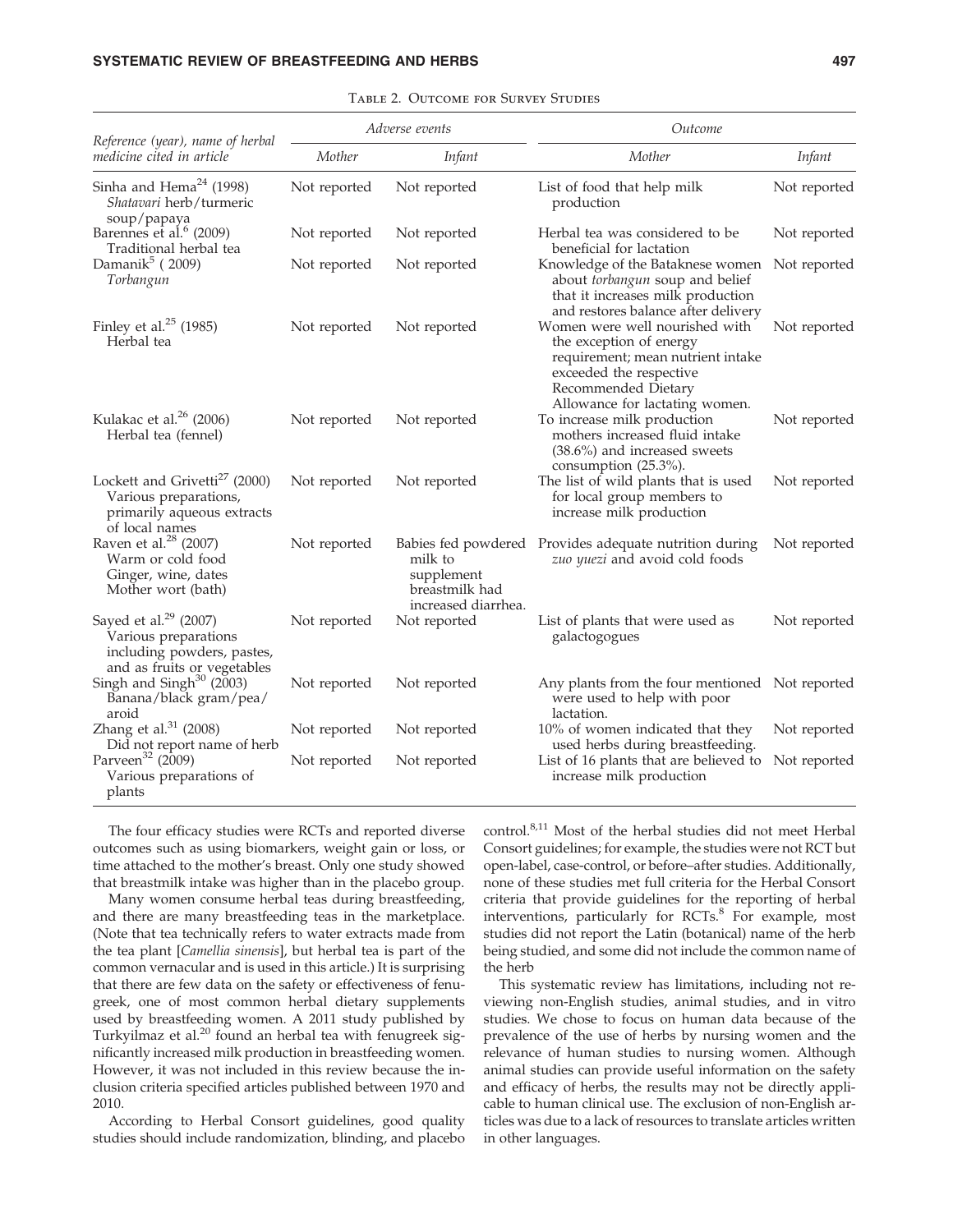|                                                                                             | Adverse events<br>Reference (year), name of plant/ |                                                                                                                                                                                                                                                                          | Efficacy                                                                                                                             |              |
|---------------------------------------------------------------------------------------------|----------------------------------------------------|--------------------------------------------------------------------------------------------------------------------------------------------------------------------------------------------------------------------------------------------------------------------------|--------------------------------------------------------------------------------------------------------------------------------------|--------------|
| herb/dietary supplement                                                                     | Mother                                             | <b>Infant</b>                                                                                                                                                                                                                                                            | Mother                                                                                                                               | Infant       |
| Faber and Strenge-Hesse <sup>33</sup><br>(1988)<br>Senna and psyllium laxative<br>(Agiolax) | Not reported                                       | None of the breastfed infants<br>showed any changes in stool<br>consistency.<br>0.007% of the sennoside intake (as<br>rhein) was excreted in breastmilk.<br>Post-dose varied between 0 and<br>27 ng/mL with values below<br>$10 \,\mathrm{ng/mL}$ in 94% in milk samples | Not reported                                                                                                                         | Not reported |
| Shelton <sup>16</sup> (1980)<br>Senna tablets (Senokot)                                     | Mild<br>abdominal<br>cramps in<br>mothers          | No diarrhea or loose stool seen in<br>infant                                                                                                                                                                                                                             | Successful treatment Not reported<br>of constipation in<br>the immediate<br>postpartum period<br>in an average of<br>94% of patients |              |
| Kristiansson et al. $34$ (1987)<br>Khat leaves                                              | Not reported                                       | Norpseudoephedrine found in<br>breastmilk and in one infant urine<br>specimen                                                                                                                                                                                            | Not reported                                                                                                                         | Not reported |
| Klier et al. <sup>17</sup> (2002)<br>St. John's wort                                        | observed in<br>mother                              | No side effects No side effects observed in infants<br>Hyperiacin was not excreted to<br>breastmilk, but hyperforin was<br>detected in fore- and hindmilk in<br>very low concentration.                                                                                  | Not reported                                                                                                                         | Not reported |
| Lee et al. <sup>19</sup> (2003)<br>St. John's wort                                          | No maternal<br>adverse<br>events                   | In Group 2 and 3 each there was 1<br>colicky infant, and in Group 1<br>there were 2 cases of colic, 2 of<br>drowsiness, and 1 of lethargy.                                                                                                                               | No change in milk<br>production.                                                                                                     | Not reported |
| Klier et al. <sup>18</sup> (2006)<br>St. John's wort                                        | No adverse<br>effects                              | No adverse effects or unusual<br>behavior such as lethargy, rashes,<br>photosensitivity, and sleep<br>pattern.<br>The hyperforin concentration was<br>analyzed and varied from 2.1 to<br>5.6 ng/mL in foremilk.                                                          | Not reported                                                                                                                         | Not reported |
| Pansatiankul et al. <sup>10</sup> (2008)<br>Herb liqueur extract                            | Not reported                                       | Vitamin K level was lower in<br>breastmilk of cases versus<br>controls.                                                                                                                                                                                                  | Not reported                                                                                                                         | Not reported |
| Chien et al. <sup>35</sup> (2006)<br><b>Traditional Chinese herbs</b>                       | Not reported                                       | The concentration of lead in<br>breastmilk was higher in the<br>consumption group of traditional<br>Chinese herbs compared with the<br>control group ( $p < 0.05$ ).                                                                                                     | Not reported                                                                                                                         | Not reported |

Table 3. Outcome for Safety Studies

Currently, in the United States, herbal products are regulated as dietary supplements, and supplement manufacturers are responsible for generating or compiling evidence of safety and efficacy for their products.<sup>21</sup> As pre-market approval for supplements is not required by the Food and Drug Administration, there are no existing regulatory guidelines in the United States that propose a risk assessment or protocol to determine the safety and efficacy of herb use during breastfeeding. In the European Union, where herbal products are regulated as medicines and require pre-market approval from the government, a risk assessment protocol for medicinal plant safety during breastfeeding has been developed.<sup>22</sup> The risk assessment integrates evaluation of nonclinical and clinical data and includes consideration of nonclinical pharmacological and pharmacokinetic properties of the medicinal product, as well as results from nonclinical toxicity studies and clinical experience.<sup>22</sup> Similarly, in Canada, herbal products are regulated as Natural Health Products and require pre-market approval from the government.<sup>23</sup> Evidence of safety and efficacy must be provided for a product to be granted a Natural Health Products license, and higher levels of safety evidence must be provided for products intended for use by vulnerable populations (i.e., pregnant or nursing women).

Therefore, there are international models that can be used to assess the safety or efficacy of herbal products during pregnancy and lactation, and further research agendas should take into account high-quality basic science and clinical research on newborns and their mothers.

# **Conclusions**

In conclusion, based on the limitations of the available literature, it is difficult to develop accurate information on the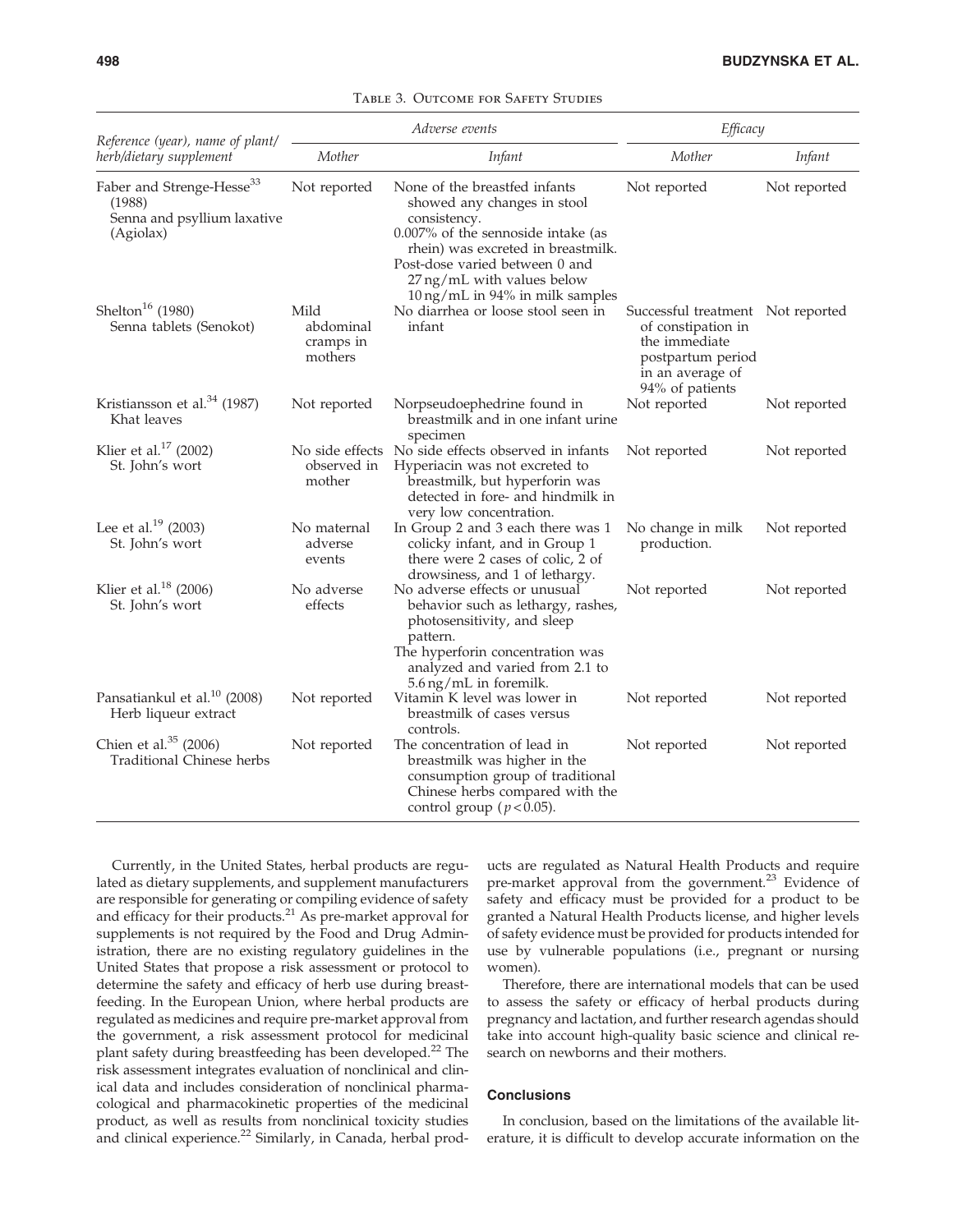| Reference (year), name of plant/ –                                                                                                                                                                  |                                                     | Adverse events                                                                                  | Efficacy                                                                                                                                                                                                                                                                                                                      |                                                                                                                                          |
|-----------------------------------------------------------------------------------------------------------------------------------------------------------------------------------------------------|-----------------------------------------------------|-------------------------------------------------------------------------------------------------|-------------------------------------------------------------------------------------------------------------------------------------------------------------------------------------------------------------------------------------------------------------------------------------------------------------------------------|------------------------------------------------------------------------------------------------------------------------------------------|
| herb/dietary supplement                                                                                                                                                                             | Mother                                              | Infant                                                                                          | Mother                                                                                                                                                                                                                                                                                                                        | Infant                                                                                                                                   |
| Damanik et al. <sup>36</sup> (2006)<br>Torbangun vs. reference<br>group and fengugreek<br>group                                                                                                     | Not reported                                        | Not reported                                                                                    | Milk intake significantly increased Not reported<br>from 361 to 479 mL, on average a<br>65% increase ( $p < 0.05$ ).                                                                                                                                                                                                          |                                                                                                                                          |
| Sharma et al. <sup>37</sup> (1996)<br>Shatavari (68% of herbal<br>formula), sowa $(4.5\%)$ ,<br>bidarikand (4.5%), mulethi<br>(4.5%), palak (12%), safed<br>jeera (2%), panchatrinamol<br>$(4.5\%)$ | No liver<br>abnormalities<br>seen in<br>mothers     | Not reported                                                                                    | In both groups the prolactin level<br>declined after therapy, and there<br>was no difference between<br>placebo and intervention.                                                                                                                                                                                             | There is no<br>difference between<br>placebo and<br>intervention in<br>infant weight gain<br>rate.                                       |
| Ushiroyama et al. <sup>38</sup> (2007)<br>Xiong-gui-tiao-xue-yin<br>(an herbal formula) vs.<br>ergotamine                                                                                           | No adverse<br>events seen<br>in mothers             | Not reported                                                                                    | Plasma prolactin levels on Day 1<br>$(p=0.037)$ and Day 6 ( $p=0.0042$ )<br>were different between the<br>ergotamine group and the<br>traditional Japanese group.<br>Plasma oxytocin levels on Day 1<br>$(p=0.024)$ and Day 6 ( $p=$ NS)<br>were different between<br>ergotamine group and the<br>traditional Japanese group. | Daily milk volume<br>differed<br>significantly<br>between the two<br>groups.                                                             |
| Shrivastav et al. <sup>39</sup> (1988)<br>Jasmine flowers                                                                                                                                           | No side effects No applicable<br>seen in<br>mothers |                                                                                                 | After 72 hours the fall in serum<br>prolactin ( $p < 0.001$ ) was<br>significant for both groups, but<br>the fall was significantly greater in<br>women treated with bromocriptine<br>compared with those treated with<br>jasmine ( $p < 0.01$ ).                                                                             | Not applicable                                                                                                                           |
| Mennella and Beauchamp <sup>40</sup><br>(1991)<br>Garlic extract                                                                                                                                    | Not reported                                        | Not reported                                                                                    | Not reported                                                                                                                                                                                                                                                                                                                  | Infants were longer<br>attached ( $p < 0.05$ )<br>to mothers and<br>sucked more when<br>the milk ( $p = 0.007$ )<br>smelled like garlic. |
| Menella and Beauchamp <sup>41</sup><br>(1993)<br>Garlic extract                                                                                                                                     | Not reported                                        | 4 of 10 infants<br>from the<br>placebo group<br>were colicky,<br>and 4 from the<br>garlic group | Not reported                                                                                                                                                                                                                                                                                                                  | More breastfeeding<br>time in infants<br>whose mother<br>ingested garlic but<br>no difference in<br>amount of milk                       |
| Vinoy et al. $42$ (2002)<br>Betel nut quid (betel nut<br>chewed with or without<br>tobacco and slaked lime)                                                                                         | Not reported                                        | Not reported                                                                                    | Moderate users on average have<br>significantly lower heart rates<br>than low users ( $p = 0.001$ ).                                                                                                                                                                                                                          | Not reported                                                                                                                             |
| Girija et al. <sup>43</sup> (1984)<br>Dietary supplement (ses-<br>ame cake/jaggery/oil)                                                                                                             | Not reported<br>regarding<br>supplement             | Not reported                                                                                    | Decrease of duration of illness<br>among groups ( $p < 0.01$ )                                                                                                                                                                                                                                                                | Increase the velocity<br>of the weight of<br>the infants                                                                                 |
| Gupta et al. <sup>44</sup> (2003)<br>(Ajwain) omum seeds/<br>Italian millet (Kangni)/<br>Gond                                                                                                       | Not reported                                        | Not reported                                                                                    | Sample recipes (Ajwain) when<br>consumed during lactation were<br>high in energy and low in<br>essential nutrients                                                                                                                                                                                                            | Not reported                                                                                                                             |
| Cruz et al. <sup>45</sup> (1981)<br>Soybeans                                                                                                                                                        | Not reported                                        | Not reported                                                                                    | No differences $(p>0.1)$ in levels of Not reported<br>anti-soybean antibodies among<br>the groups                                                                                                                                                                                                                             |                                                                                                                                          |
| Mennella and Beauchamp <sup>46</sup><br>(1993)<br>Beer                                                                                                                                              | Not reported                                        | The dose of<br>alcohol<br>ingested by<br>the infants<br>ranged from<br>18.6 to 66.7 mg.         | Infants consumed less milk in 4<br>hours after the mother drank<br>alcoholic beer ( $p = 0.03$ ).                                                                                                                                                                                                                             | No change in time<br>that infant was<br>attached to mother<br>$(p=NS)$                                                                   |

(continued)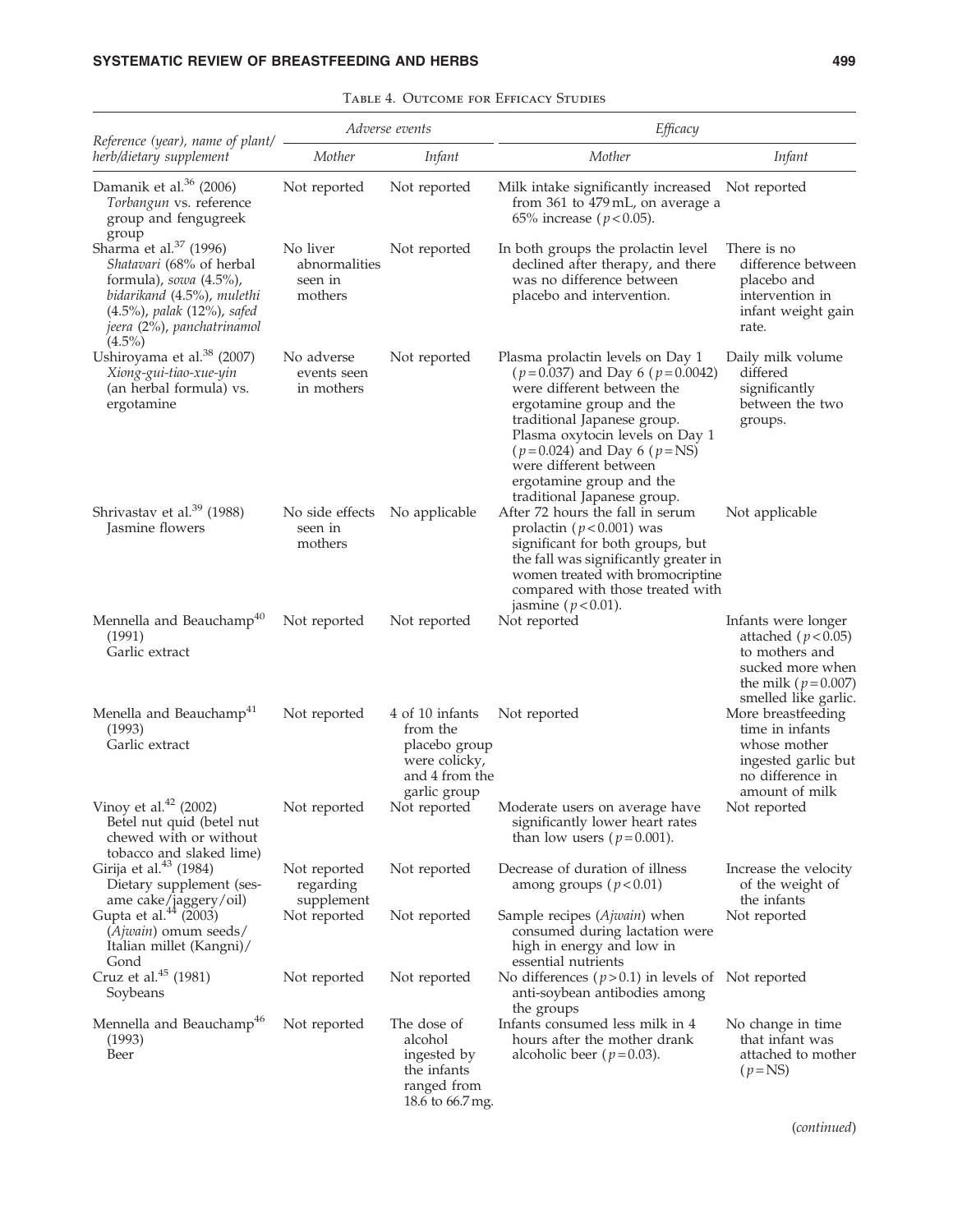|  | TABLE 4. (CONTINUED) |
|--|----------------------|
|--|----------------------|

| Reference (year), name of plant/                                                                           |                                       | Adverse events                        | Efficacy                                                                                                                                                                                                                                                                                                                   |               |
|------------------------------------------------------------------------------------------------------------|---------------------------------------|---------------------------------------|----------------------------------------------------------------------------------------------------------------------------------------------------------------------------------------------------------------------------------------------------------------------------------------------------------------------------|---------------|
| herb/dietary supplement                                                                                    | Mother                                | Infant                                | Mother                                                                                                                                                                                                                                                                                                                     | <i>Infant</i> |
| Di Pierro et al. $47$ (2008)<br>Silymarin                                                                  | No side effects<br>seen in<br>mothers | No side effects<br>seen in<br>infants | On Days 30 and 63 increase in milk Not reported<br>production ( $p=0.01$ )                                                                                                                                                                                                                                                 |               |
| Westfall <sup>48</sup> (2003)<br>Blessed thistle, fennel,<br>fenugreek, raspberry leaf,<br>stinging nettle | Not reported                          | Not reported                          | 14 of the 23 women used some form Not reported<br>of galactagogue, and 11 of these<br>women used herb: blessed thistle,<br>2 users; fennel, 4 users; fenugreek,<br>4 users; raspberry leaf, 2 users;<br>stinging nettle, 2 users. Women<br>received herbal advice from<br>midwives, friends, a doula, or<br>family member. |               |

NS, not significant.

safety and efficacy of specific herbs during breastfeeding. It is critical that more research is conducted in this area, including national prevalence, safety, and efficacy studies. Furthermore, careful thought must be put into appropriate outcome measures and methods needed to address the ethics of doing such studies in such a vulnerable population. It may be that novel research methods will be needed to address such a large research agenda.

#### Acknowledgments

P.G. is the recipient of grant K07AT005463 from the National Center for Complementary and Alternative Medicine. K.B. is the recipient of Physician Training Award in Preventive Medicine 97-185-12 from the American Cancer Society.

## Disclosure Statement

Z.E.G. is employed by Traditional Medicinals, Sebastopol, CA. K.B., J.-J.D., T.L.D., and P.G. have no competing financial interests.

## **References**

- 1. Swanson CA. Suggested guidelines for articles about dietary supplements. Am J Clin Nutr 2002;75:8-10.
- 2. Barnes PM, Bloom B, Nahin RL. Complementary and alternative medicine use among adults and children: United States, 2007. Natl Health Stat Rep 2008;(12):1–23.
- 3. Nordeng H, Havnen GC. Use of herbal drugs in pregnancy: A survey among 400 Norwegian women. Pharmacoepidemiol Drug Saf 2004;13:371–380.
- 4. World Health Organization. Global Strategy for Infant and Young Child Feeding: The Optimal Duration of Exclusive Breast Feeding. 54<sup>th</sup> World Health Assembly. Document A54/ INF.DOC./4. World Health Organization, Geneva, 2001.
- 5. Damanik R. Torbangun (Coleus amboinicus Lour): A Bataknese traditional cuisine perceived as lactagogue by Bataknese lactating women in Simalungun, North Sumatera, Indonesia. J Hum Lact 2009;25:64–72.
- 6. Barennes H, Simmala C, Odermatt P, et al. Postpartum traditions and nutrition practices among urban Lao women and their infants in Vientiane, Lao PDR. Eur J Clin Nutr 2009;63:323–331.
- 7. Louik C, Gardiner P, Kelley K, et al. Use of herbal treatments in pregnancy. Am J Obstet Gynecol 2010;202:439.e1–439.e10.
- 8. Gagnier JJ, Boon H, Rochon P, et al. Reporting randomized, controlled trials of herbal interventions: An elaborated CONSORT statement. Ann Intern Med 2006;144:364–367.
- 9. Jadad AR, Moore RA, Carroll D, et al. Assessing the quality of reports of randomized clinical trials: Is blinding necessary? Control Clin Trials 1996;17:1–12.
- 10. Pansatiankul B, Jitapunkul S. Risk factors of acquired prothrombin complex deficiency syndrome: A case-control study. J Med Assoc Thailand 2008;91(Suppl 3):S1–S8.
- 11. Anderson PO, Valdes V. A critical review of pharmaceutical galactagogues. Breastfeed Med 2007;2:229–242.
- 12. Conover E, Buehler BA. Use of herbal agents by breastfeeding women may affect infants. Pediatr Ann 2004;33:235– 240.
- 13. Belew C. Herbs and the childbearing woman. Guidelines for midwives. J Nurse Midwifery 1999;44:231–252.
- 14. Low Dog T. The use of botanicals during pregnancy and lactation. Altern Ther Health Med 2009;15:54–59.
- 15. Dugoua JJ, Mills E, Perri D, et al. Safety and efficacy of St. John's wort (Hypericum) during pregnancy and lactation. Can J Clin Pharmacol 2006;13:e268–e276.
- 16. Shelton MG. Standardized senna in the management of constipation in the puerperium: A clinical trial. South Afr Med J 1980;57:78–80.
- 17. Klier CM, Schafer MR, Schmid-Siegel B, et al. St. John's wort (Hypericum perforatum)—Is it safe during breastfeeding? Pharmacopsychiatry 2002;35:29–30.
- 18. Klier CM, Schmid-Siegel B, Schafer MR, et al. St. John's wort (Hypericum perforatum) and breastfeeding: Plasma and breast milk concentrations of hyperforin for 5 mothers and 2 infants. J Clin Psychiatry 2006;67:305–309.
- 19. Lee A, Minhas R, Matsuda N, et al. The safety of St. John's wort (Hypericum perforatum) during breastfeeding. J Clin Psychiatry 2003;64:966–968.
- 20. Turkyilmaz C, Onal E, Hirfanoglu IM, et al. The effect of galactagogue herbal tea on breast milk production and short-term catch-up of birth weight in the first week of life. J Altern Complement Med 2011;17:139–142.
- 21. U.S. Food and Drug Administration. Dietary Supplement Health and Education Act. Public Law 103–417 of the 103rd Congress of the United States, 1994.
- 22. European Medicines Agency. Guideline on Risk Assessment of Medicinal Products on Human Reproduction and Lactation: From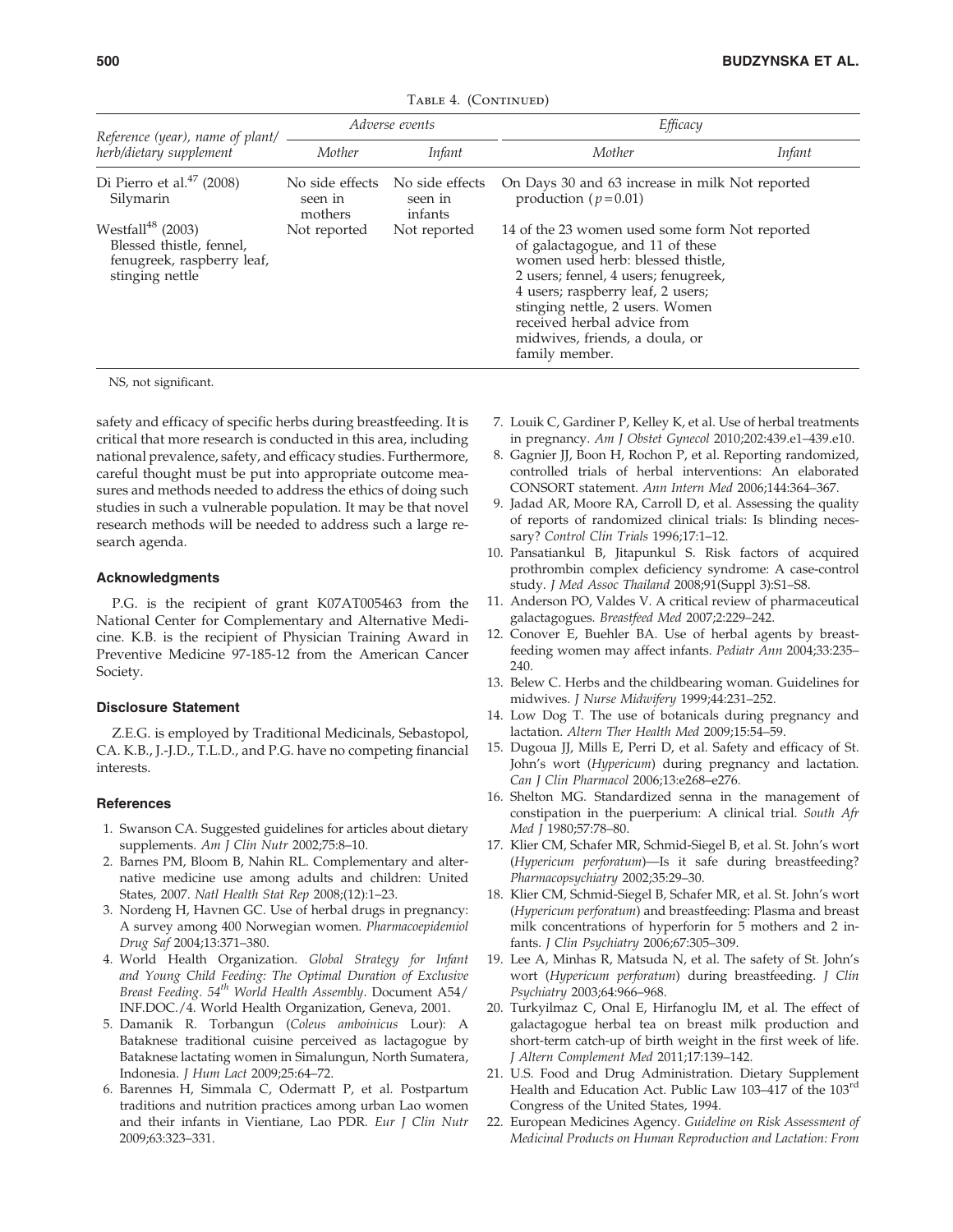## SYSTEMATIC REVIEW OF BREASTFEEDING AND HERBS 601

Data to Labelling. Document EMEA/CHMP/203927/2005. Committee for Medicinal Products for Human Use, London, 2008.

- 23. Health Canada. Natural Health Products Regulations. SOR/ 2003-196. Canada Gazette 2003;137(13). http://gazette.gc.ca/ archives/p2/2003/2003-06-18/html/sor-dors196-eng.html (accessed February 17, 2012).
- 24. Sinha A, Hema P. Maternal and infant feeding practices of 'HO' tribe women in Bihar. Indian J Nutr Diet 1998;35:325– 328.
- 25. Finley DA, Dewey KG, Lonnerdal B, et al. Food choices of vegetarians and nonvegetarians during pregnancy and lactation. J Am Diet Assoc 1985;85:678–685.
- 26. Kulakac O, Oncel S, Meydanlioglu A, et al. The opinions of employed mothers about their own nutrition during lactation: A questionnaire survey. Int J Nurs Stud 2007;44:589– 600.
- 27. Lockett CT, Grivetti LE. Food-related behaviors during drought: A study of rural Fulani, Northeastern Nigeria. Int J Food Sci Nutr 2000;51:91–107.
- 28. Raven JH, Chen Q, Tolhurst RJ, Garner P. Traditional beliefs and practices in the postpartum period in Fujian province, China: A qualitative study. BMC Pregnancy Childbirth 2007;7:8.
- 29. Sayed NZ, Richa Deo, Usha Mukundan. Herbal remedies used by Warlis of Dahanu to induce lactation in nursing mothers. Indian J Tradit Knowledge. 2007;6:602–605.
- 30. Singh PK, Singh KI. Mother and child health: 1—An ethnobotanical study of the Meitei community of Manipur state, India. J Econ Taxon Botany 2003;27:457–465.
- 31. Zhang AL, Story DF, Lin V, et al. A population survey on the use of 24 common medicinal herbs in Australia. Pharmacoepidemiol Drug Saf 2008;17:1006–1013.
- 32. Parveen SN. Plants traditionally used as galactogogue in nallamalais of Kurnool district of Andhra Pradesh. J Econ Taxon Botany 2009;33:324–327.
- 33. Faber P, Strenge-Hesse A. Relevance of rhein excretion into breast milk. Pharmacology 1988;36(Suppl 1):212–220.
- 34. Kristiansson B, Abdul Ghani N, Eriksson M, et al. Use of khat in lactating women: A pilot study on breast-milk secretion. J Ethnopharmacol 1987;21:85–90.
- 35. Chien LC, Yeh CY, Lee HC, et al. Effect of the mother's consumption of traditional Chinese herbs on estimated infant daily intake of lead from breast milk. Sci Total Environ 2006;354:120–126.
- 36. Damanik R, Wahlqvist ML, Wattanapenpaiboon N. Lactagogue effects of Torbangun, a Bataknese traditional cuisine. Asia Pac J Clin Nutr 2006;15:267–274.
- 37. Sharma S, Ramji S, Kumari S, et al. Randomized controlled trial of Asparagus racemosus (shatavari) as a lactogogue in lactational inadequacy. Indian Pediatr 1996;33:675–677.
- 38. Ushiroyama T, Sakuma K, Souen H, et al. Xiong-gui-tiaoxue-yin (kyuki-chouketsu-in), a traditional herbal medicine, stimulates lactation with increase in secretion of prolactin but not oxytocin in the postpartum period. Am J Chin Med 2007;35:195–202.
- 39. Shrivastav P, George K, Balasubramaniam N, et al. Suppression of puerperal lactation using jasmine flowers (Jasminum sambac). Aust N Z J Obstet Gynaecol 1988;28:68–71.
- 40. Mennella JA, Beauchamp GK. Maternal diet alters the sensory qualities of human milk and the nursling's behavior. Pediatrics 1991;88:737–744.
- 41. Mennella JA, Beauchamp GK. The effects of repeated exposure to garlic-flavored milk on the nursling's behavior. Pediatr Res 1993;34:805–808.
- 42. Vinoy S, Mascie-Taylor CG, Rosetta L. The relationship between areca nut usage and heart rate in lactating Bangladeshis. Ann Hum Biol 2002;29:488–494.
- 43. Girija A, Geervani P, Rao GN. Influence of dietary supplementation during lactation on lactation performance. J Trop Pediatr 1984;30:140–144.
- 44. Gupta M, Kapoor AC, Khetarpaul N. Development, acceptability and nutrient composition of traditional supplementary foods consumed by lactating women in India. Nutr Health 2003;17:147–155.
- 45. Cruz JR, Garcia B, Urrutia JJ, et al. Food antibodies in milk from Guatemalan women. J Pediatr 1981;99:600–602.
- 46. Mennella JA, Beauchamp GK. Beer, breast feeding, and folklore. Dev Psychobiol 1993;26:459–466.
- 47. Di Pierro F, Callegari A, Carotenuto D, Tapia MM. Clinical efficacy, safety and tolerability of BIO-C (micronized silymarin) as a galactagogue. Acta Biomed 2008;79:205–210.
- 48. Westfall RE. Use of anti-emetic herbs in pregnancy: Women's choices, and the question of safety and efficacy. Complement Ther Nurs Midwifery 2004;10:30–36.

Address correspondence to: Paula Gardiner, M.D., M.P.H. Department of Family Medicine Boston University Medical Center 1 Boston Medical Center Place Dowling 5 South Boston, MA 02118

E-mail: Paula.gardiner@bmc.org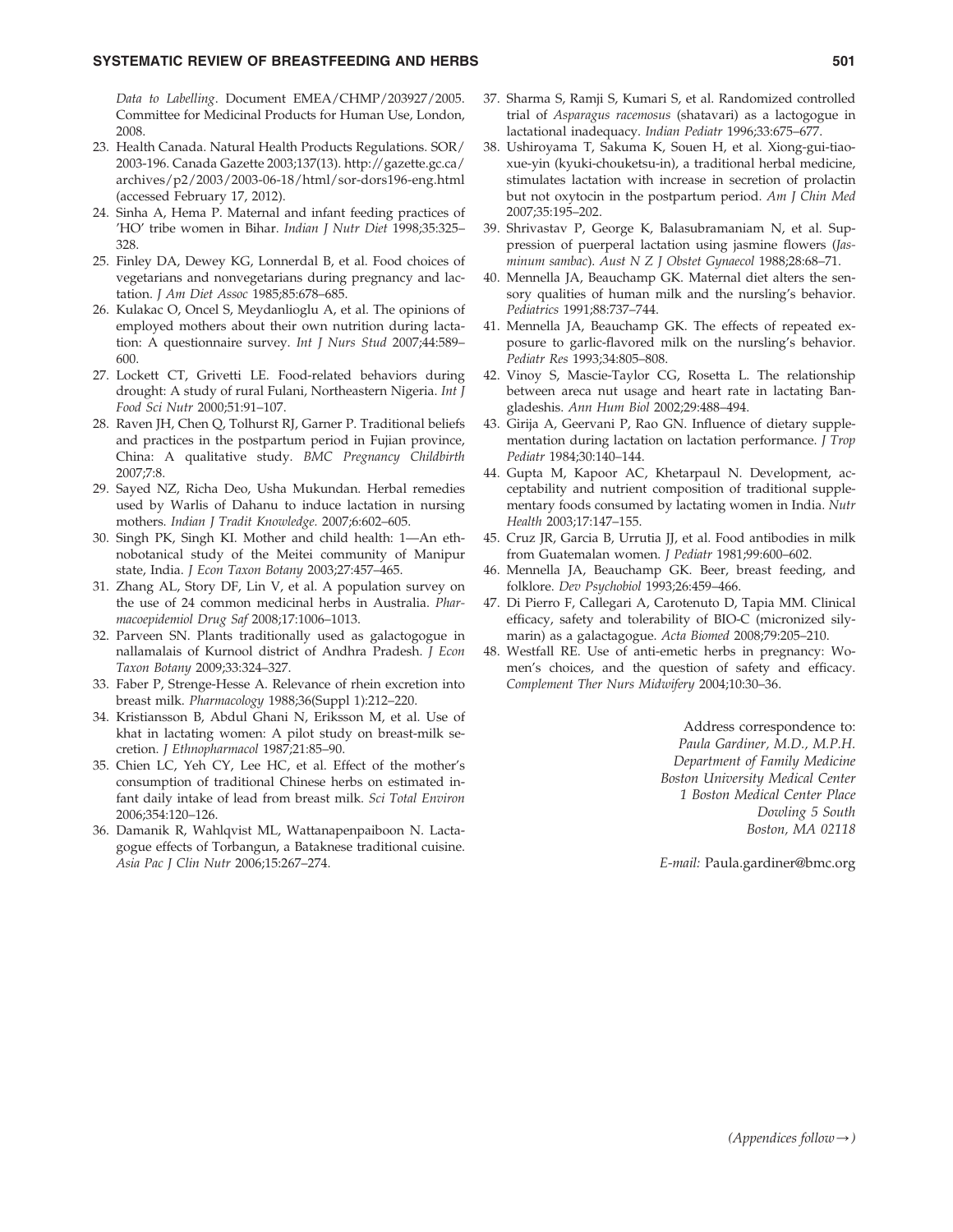# Appendix 1

Modified Consort items scale for RCTs of herbal medicine interventions

- 1. HERBAL MEDICINAL PRODUCT NAME [ ] Yes [ ] No
	- a. The Latin binominal name together with botanical authority and family name for each herbal ingredient
	- b. The proprietary product name (i.e., brand name) or the extract name and the name of manufacturers of the products
- 2. CHARACTERISTICS OF THE HERBAL PRODUCT [ ] Yes [ ] No
	- a. Part of plant used to produce product extract
	- b. The type of product used
	- c. The type and concentration of extraction solvent used and the ratio of herbal drug to extract
	- d. The method of authentication of raw material and lot number of the raw material. State if a voucher specimen was retained and, if so, where it is kept or deposited and the reference number.
- 3. DOSAGE REGIMEN & QUANTITATIVE DESCRIPTION [ ] Yes [ ] No
	- a. The dosage of the product, the duration of administration, and how it was determined
	- b. The content (weight, concentration) of all quantified herbal products constituents, both native and added, per dosage unit
	- c. For standardized products, the quantity of active/marker constituents per dosage unit
- 4. QUALITATIVE TESTING [ ] Yes [ ] No
	- a. Product's chemical fingerprints and method used and who performed the chemical analysis; whether a sample of the product was retained and, if so, where it is kept or deposited
- b. Description of any special testing/purity testing undertaken, which unwanted components were removed, and how c. Standardization: what to standardize and how
- 5. PLACEBO/CONTROL GROUP [ ] Yes [ ] No a. rationale for the type of control/placebo used \_
- 6. PRACTITIONER [ ] Yes [ ] No a. Description of the practitioners
- 7. ADVERSE EVENTS [ ] Yes [ ] No a. type of the adverse events\_

# Appendix 2

Jadad scale—RCTs (yes = 1 or  $-1$ , no = 0)

- 1. Was the study described as randomized (this includes the use of words such as randomly, random, and randomization)?  $yes = 1, no = 0$
- 2. Was the study described as single-blinded?
- $ves = 1, no = 0$
- 3. Was there a description of withdrawals and drop-outs?  $yes = 1, no = 0$
- 4. Method to generate the sequence of randomization was described and was appropriate (e.g., table of random numbers, computer-generated, coin tossing, etc.)  $ves = 1, no = 0$
- 5. Method of double-blinding described and appropriate (identical placebo, active placebo, or dummy)?  $ves = 1, no = 0$
- 6. Method of randomization described but it was inappropriate (allocated alternately, according to date of birth, hospital number, etc.)?
	- $yes = -1$ , no = 0
- 7. Method of double-blinding described but it was inappropriate (comparison of tablet vs. injection with no double dummy)?

 $yes = -1, no = 0$ 

Total Score: /5

Jadad Scale (modified)—non-RCTs

- 1. Was the study described as double-blind?
	- $yes = 1, no = 0$
- 2. Was there a description of withdrawals and drop-outs?  $ves = 1, no = 0$
- 3. Method of double-blinding described and appropriate (identical placebo, active placebo, dummy)?  $yes = 1, no = 0$